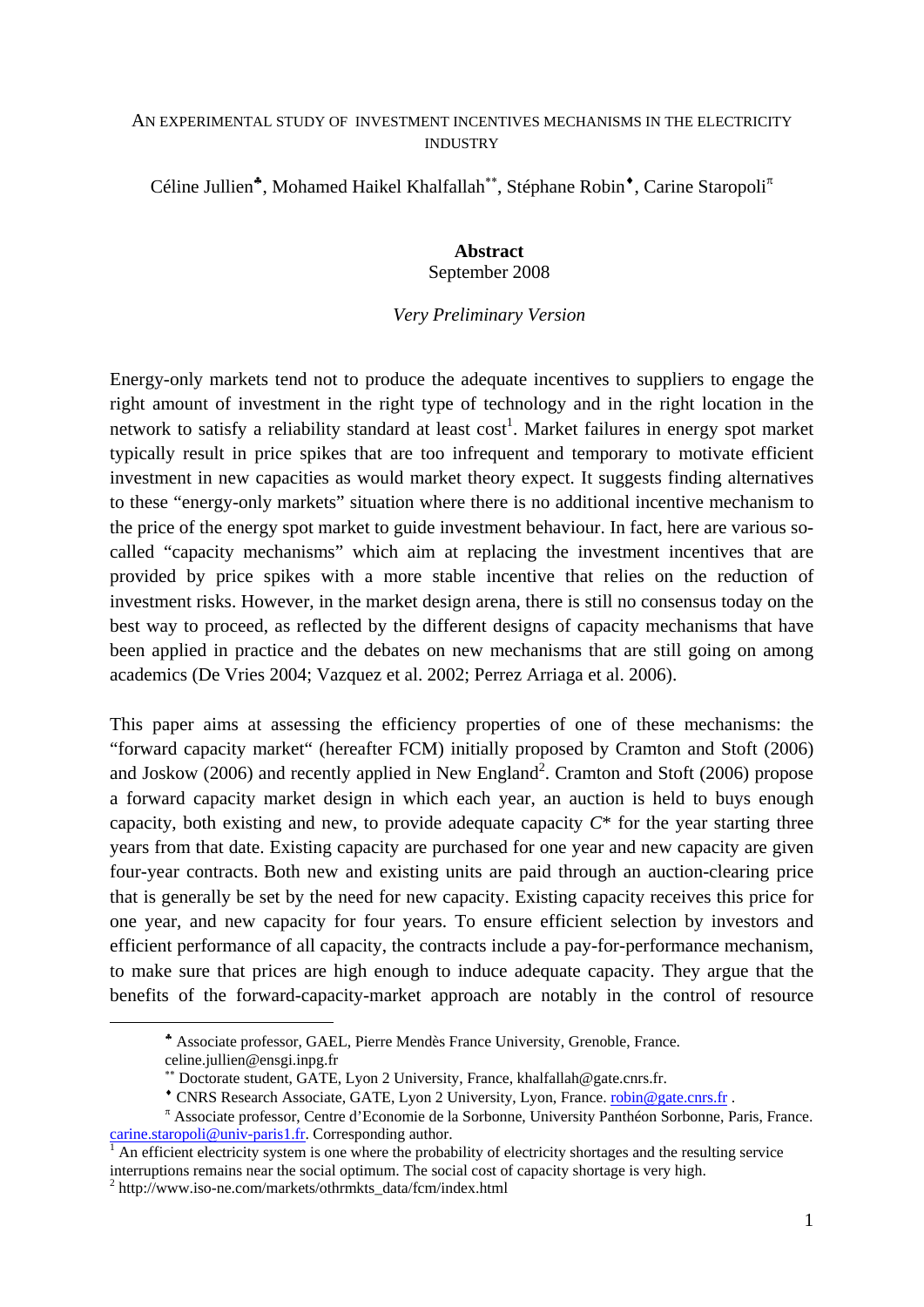adequacy, the minimum cost of new capacity, the reduced risk premiums and a fair price and good retirement signals for existing capacity. Overall they propose a market design with spot prices that restored to their proper level but fully hedged. Because load is required to purchase an adequate level of capacity, suppliers receive a price for that hedged capacity sufficient to induce them to invest. Consequently, these physically-based hedges sell for much more than typical energy-only forward contracts, and thereby restore the missing money problem for adequate capacity.

We use the experimental methodology to produce data on the efficiency of this mechanism and to gather empirical regularities on producer's behaviours regarding investment in new capacities. We create two situations in the lab: an energy-only market situation (hereafter "all market" situation, AM) that we compare to a situation with a forward capacity market (FCM). Laboratory experiments are a complementary tool to analytical models to help inform on market design issues. A number of experimental researches have been conducted on power market design issues. They concern the general architecture of power market (Backerman, et al., 2000), the effect of the demand participation in wholesale market (Jullien, et al., 2008, Rassenti, et al., 2002) the capture of rents (Jullien, et al., 2008, Rassenti, et al., 2002) and the impact of specific market rules and auction mechanisms comparing sealed-bid *versus* continuous double auction (Denton, et al., 2001), or uniform *versus* discriminatory auctions (Abbink, et al., 2003). This paper ought to contribute to this literature by enhancing our knowledge on the functioning of forward capacity markets.

We construct our experimental environment, using smart computer assisted markets. Our experimental design is simple, and reproduces an industry structure with 4 producers that are in competition to sell energy in the energy spot market and that also compete on capacities in a forward capacity market when it exists, . Practically, the capacity market is the occasion for a seller to commit himself (today) to sell units in the energy markets (in the future). To do so, he has to sell capacities: Selling capacity is his commitment to offer energy in the energy market. By doing so, if he is successful in his offers to do so, then he can count on future profits that are rather stable and sure. Thereby he can invest with a lesser level of risk than if no capacity market existed. Moreover, the capacity market serves the regulator to solve the energy availability issue in the energy spot market, especially in peak periods. After committing to sell capacities, producers can invest and then compete in the marketplace. Practically, our experiments are figuring a three stages process with a forward capacity market, then an investment stage and then an energy market with multiple periods.

In order to evaluate the effect of market structure on individual investment behavior we consider two competitive situations: one with 4 symmetric incumbent producers and one with 1 incumbent and 3 potential new entrants. We question whether the market structure as an impact on both individual behaviors and market efficiency. We examine the effects of the forward capacity market on the pattern of both energy prices and capacity prices and on the incentives to invest (both in terms of type of plants (baseload or peakload) and volume of investment). Our main result is to show that capacity markets are efficient in giving adequate individual incentives to invest as they lead to an aggregate investment in capacities close to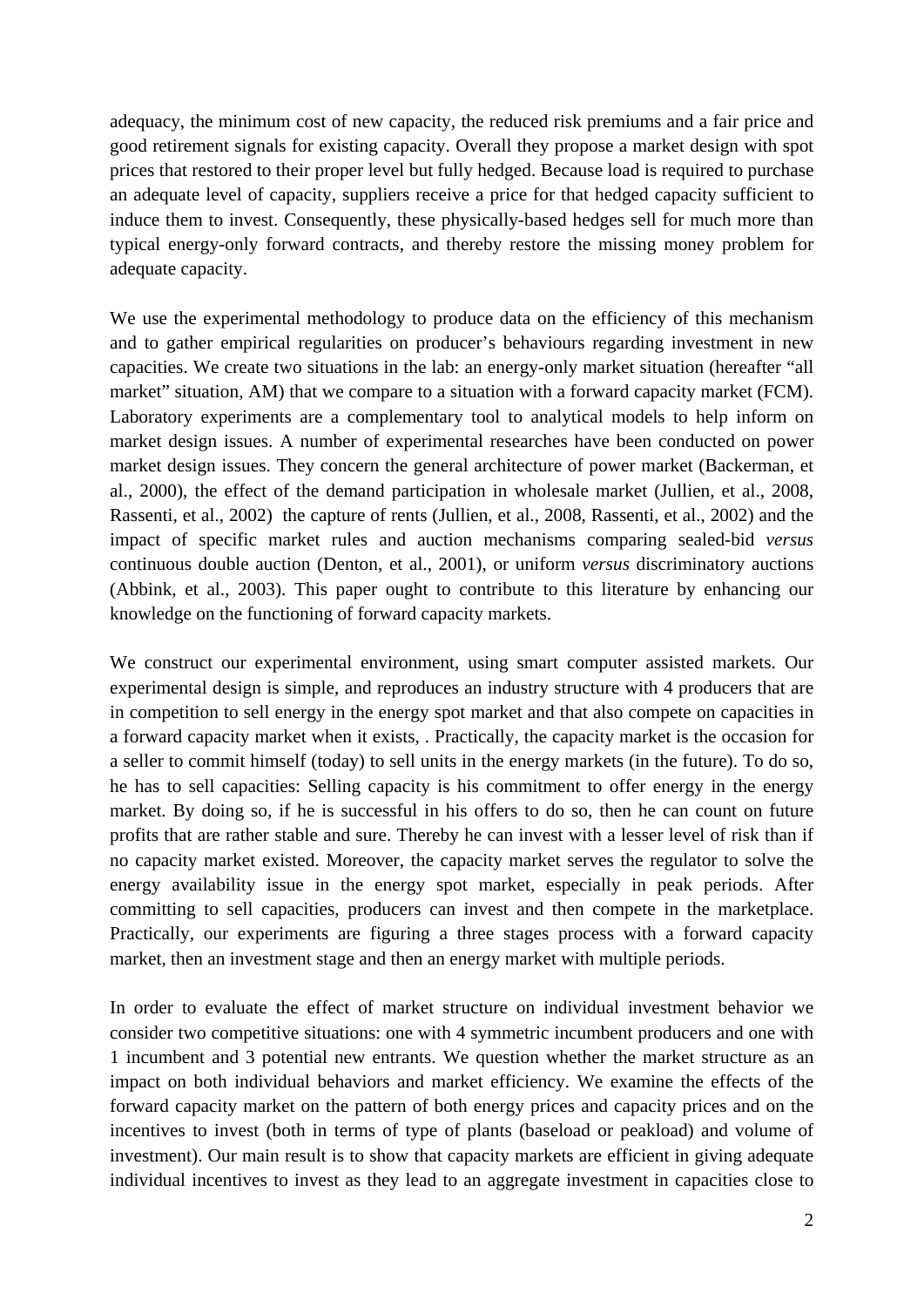the needed level in peak and extra peak demand periods. They also conduce to lower energy market prices in peak and extra peak demand compared with situation when such capacity markets do not exist.

The paper is organized as follow. In section 1, we present and justify the experimental design and procedure, i.e. the characteristics of the market participants (portfolio of generation units, individual supply curve) and the market institution (the FCM and the EOM). In section 2, we present our results regarding the global efficiency of the two mechanisms, the patterns of market. We conclude in section 3.

## **1. Experimental design and procedure**

Our experimental design reproduces the competition to sell and to invest in energy under two different market designs. In what we call the *All market design*, we figure the "energy-only markets' where no specific incentives other than the price of energy are given to drive individual behaviors to sell and to invest in new capacities. Then the *Capacity Market design* figure the role of a forward capacity market before taking investment decision and energy pricing decision. We alternatively name that forward capacity market the reserve market

The experiments are decontextualized<sup>3</sup>. Participants in the experiment trade two types of good: the "good X" which is sold in the X-market in stage 3 and the "reserves of X" which are sold in the reserve market in stage 1 (forward). Reserves of X are the quantities of X that a producer commits to sell in the product market in stage 3 if they are bought in stage 1.

Each experiment last a certain number of rounds. A round is either composed of two or three stages depending on the experimental Treatment. Treatments are defined according to two dimensions: the institution (the rules of the games) and the competitive situation.

Concerning the institution, there are two situations: the "All Market" (AM) situation in which the only investment incentives mechanism is the product market itself and a forward capacity market (FCM) situation. Stage 1 corresponds to the FCM, stage 2 to the investment decision and stage 3 to the good market. Stage 3 is composed of 4 successive market periods.

|         | AM treatment | Forward capacity market treatment<br>FCM |
|---------|--------------|------------------------------------------|
| Phase 1 |              |                                          |
| Phase 2 |              |                                          |
| Phase 3 |              |                                          |

<sup>&</sup>lt;sup>3</sup>This means that in the instruction read to the participants, we avoid any explicit parallelism with reality.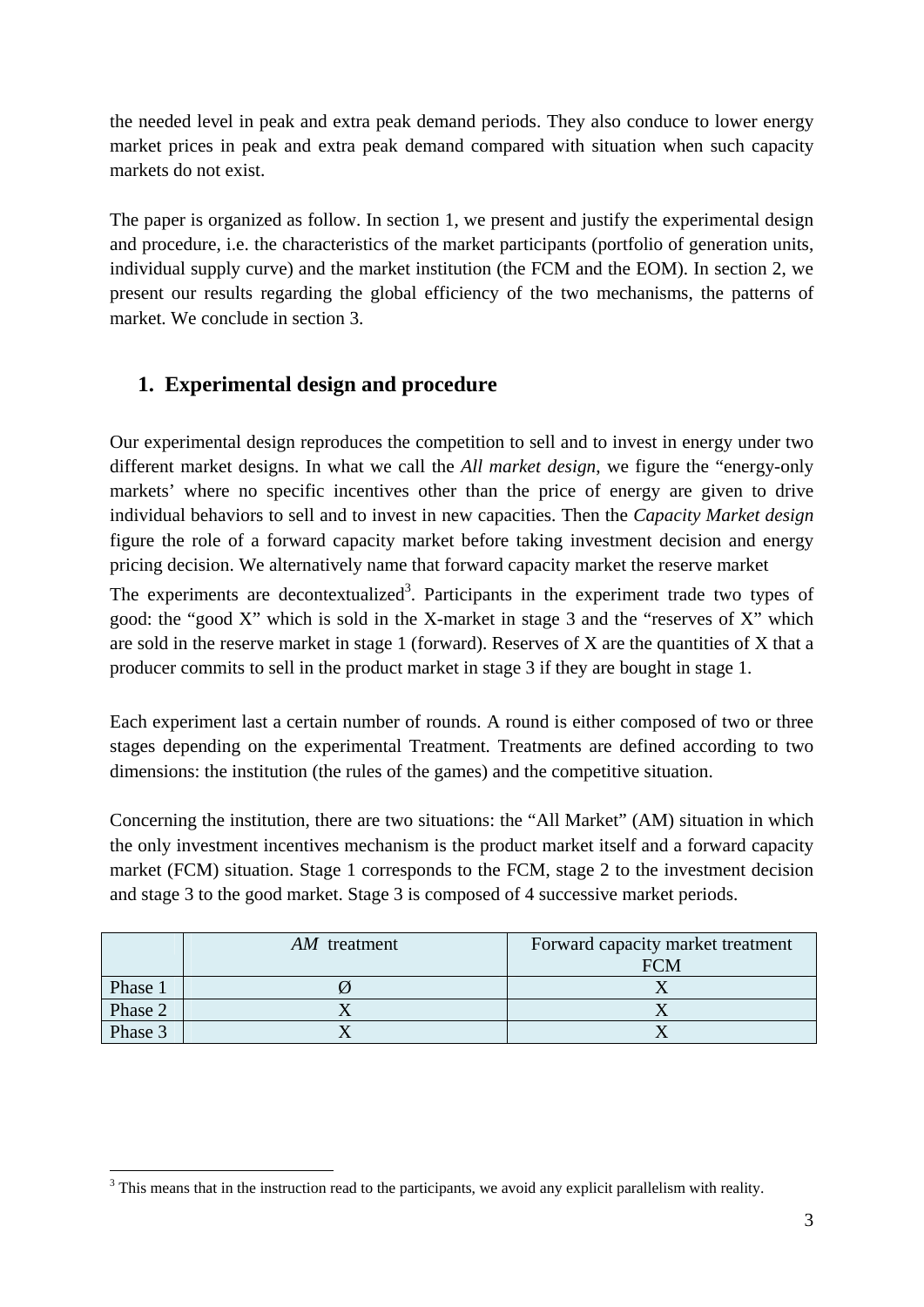## *1. Participants and decisions*

Participants to the experiment are producers<sup>4</sup>. Producers are characterized by a cost function and an initial endowment in terms of producing capacity. They have to take two types of decision: **a decision to sell** X and/ or reserve of X and a **decision to invest** in producing capacity. To be able to produce units of X, they need to have enough producing capacity. They all compete in the energy market. In the FCM they also compete in the reserve market.

## *a) Selling X in stage 3 and/ or reserve of X in stage 1*

Producers compete to sell the good X. There are two ways to sell the good:

- In the reserve market (in stage 1) which consists to committing itself to propose to sell a given quantity of good on the good-market in stage 3
- In the X-market in stage 3 only.

To be able to sell the good a producer has to pass through the X-market in stage 3.

*b) Investment decision in stage 2* 

The decision to invest in producing capacity is taken in stage 2. There are two types of technology to produce the good: technology B (for baseload) which is characterized by a high fixed cost component and a low variable cost and technology P (for peaking) which is characterized by a low fixed cost and a high variable cost.

Fixed cost is presented as the cost to buy a factory and it is proportional to the size of the factory and independent from the level of sales. The variable cost (unit cost) is proportional to the level of sales (increasing function communicated to the participants in the instruction, cf. annex 1).

|               | Technology B                  | <b>Technology P</b>             |
|---------------|-------------------------------|---------------------------------|
| Fixed cost    | 300                           | 100                             |
| Unit cost     | $a_{h}q + b_{h}q^{2}$         | $a_n q + b_n q^2$               |
|               | avec $a_h = 0$ et $b_h = 0.1$ | avec $a_p = 80$ et $b_p = 0.15$ |
| Marginal cost | 2b <sub>b</sub> q             | $2b_n q$                        |

### *2. Sequences of a round*

1

o **Stage 1 : forward reserve market** 

<sup>&</sup>lt;sup>4</sup> We have chosen not to include consumers although in the theoretical models they are assumed to participate to the forward capacity market together with the producer. Selling capacity means for consumers committing to reducing their consumption in case of shortage of production.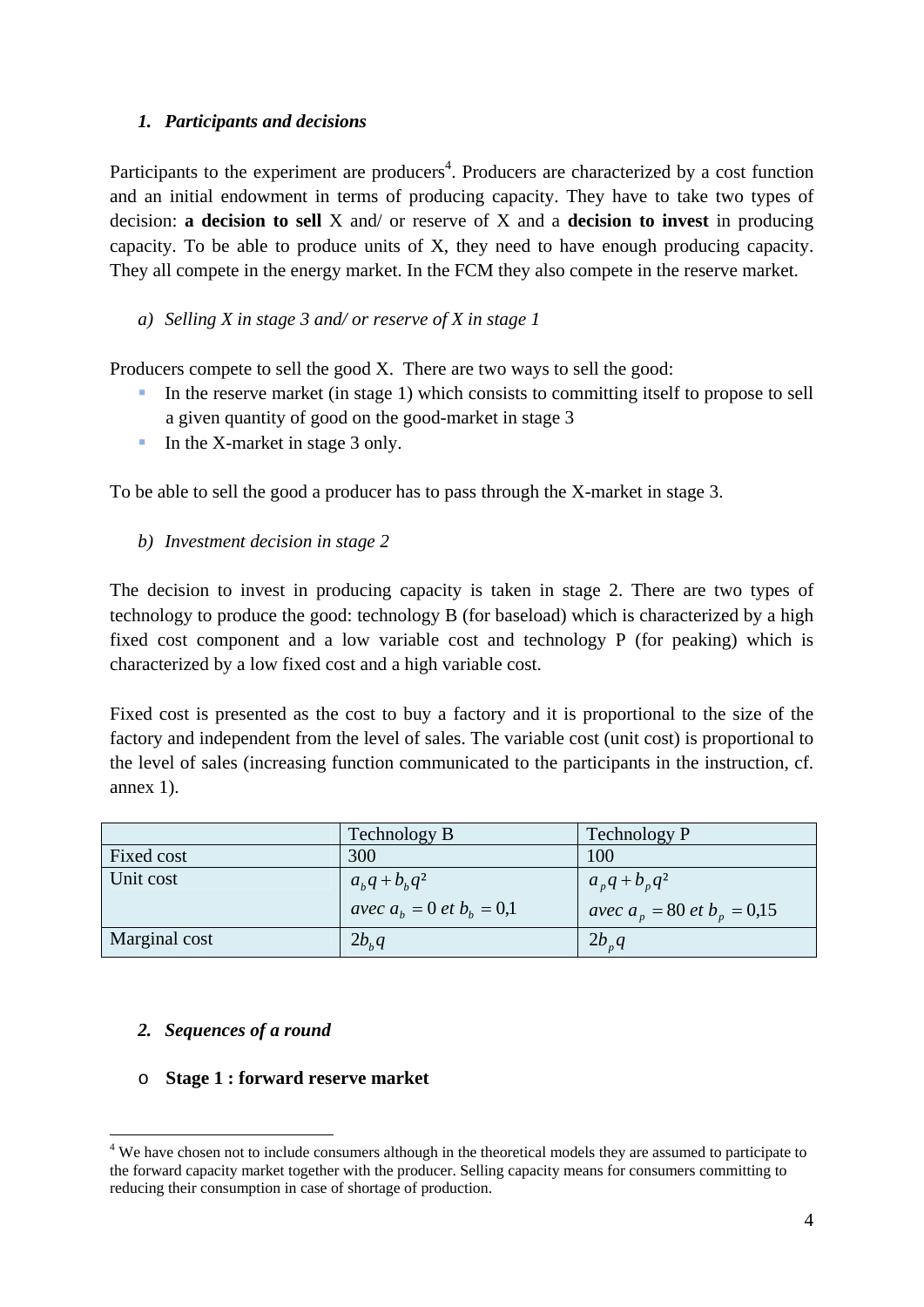In the *AM treatment*, this stage does not exist. In the FCM treatment, participating to this stage is not compulsory: producers are not obliged to sell reserves, i.e. to commit themselves if they sell these reserves at this stage to propose the same volume in the X-market in stage 3. The volume of reserves needed by the market operator for each round is fixed and equal to **300 units.**

Producer can submit various offers (quantity/ unit price). The price is caped at **300ECU**<sup>5</sup> in the reserve market. Furthermore, if the producer succeed to sell units in the reserve market, the maximum price he will get for these units in the X-market is **115 ECU** : it means that the units that are committed in the reserve market and sold in the X-market are caped in the Xmarket. Even if the X-market price is above 115, the producer will be paid 115 for the units that were committed in the reserve market (this is equivalent to the *strike price* in the reliability option mechanism, Perez Arriaga et al. 2006).

If a producer offers less in the X-market than what he has sold in the reserve market, he will have to pay a penalty of 200 per unit (not proposed).

The auction used in the forward reserve market is a sealed bid first price auction. Bids are accepted in an increasing order of price up to the required level of reserves (fixed to 300 units during all the experiment): the price of reserves is the one submitted by the last accepted bid. In case of *ex aequo*, all bids are accepted proportionally to the quantity offered.

If there is not enough bids to satisfy the 300 units required, they are all accepted, no matter the price given that the price cap (300) applies.

|                   | Unit price | Quantity | Cumulated quantity |
|-------------------|------------|----------|--------------------|
| <b>Producer 1</b> | 45         | 80       | 80                 |
| <b>Producer 2</b> | 60         | 100      | <b>180</b>         |
| <b>Producer 2</b> | 80         | 90       | <b>270</b>         |
| <b>Producer 3</b> | 92         | 50       | <b>320</b>         |
| Producer 4        | 92         | 100      | 420                |
| Producer 1        | <b>110</b> | 40       | 460                |

Assume that the 4 producers have submitted the following bids :

The required reserve quantity is 300. Bids are accepted in the following way:

|                   | Unit<br>price | <b>Ouantity</b> | Accepted quantity | Cumulated accepted<br>quantity |  |
|-------------------|---------------|-----------------|-------------------|--------------------------------|--|
| <b>Producer 1</b> | 45            | 80              | $80(100\%)$       | 80                             |  |

<sup>&</sup>lt;sup>5</sup> ECU= Experimental Currency Unit

1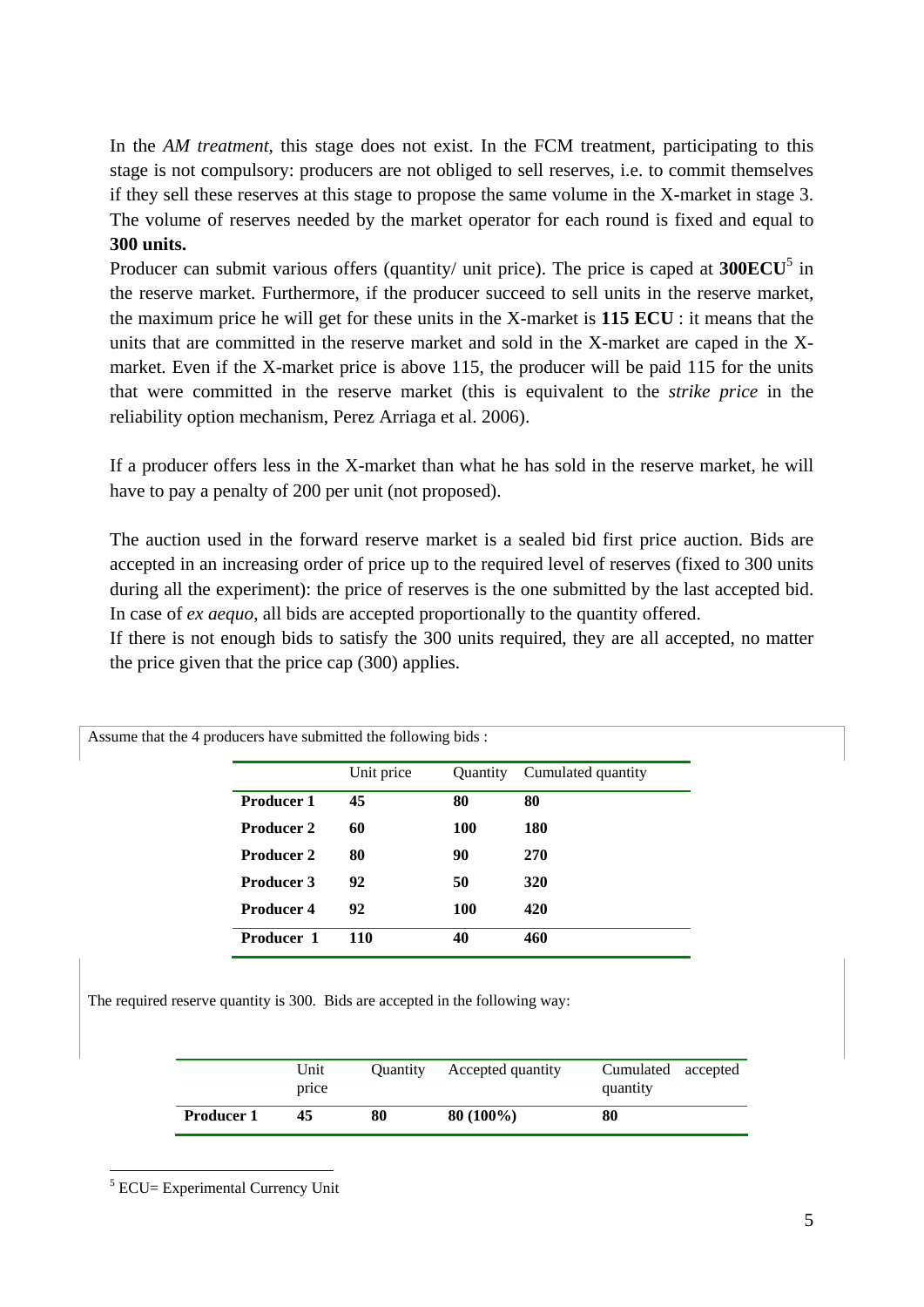| <b>Producer 2</b> | 60  | 100 | $100(100\%)$                   | 180        |
|-------------------|-----|-----|--------------------------------|------------|
| <b>Producer 2</b> | 80  | 90  | $90(100\%)$                    | 270        |
| <b>Producer 3</b> | 92  | 50  | 10 $(20\% \text{ out of } 50)$ | 280        |
| <b>Producer 4</b> | 92  | 100 | 20 (20% out of 100)            | <b>300</b> |
| <b>Producer 1</b> | 110 | 40  | $0(0\%)$                       | 300        |

The reserve price for the round is 92 ECU. Two producers have bidden at that price, their proposition will be partially accepted (proportionally to the quantity they have offered).

Producers will receive the following payments :

|                   | Unit price | <b>Ouantity</b> | Accepted quantity         | Payment for reserves |
|-------------------|------------|-----------------|---------------------------|----------------------|
| <b>Producer 1</b> | 45         | 80              | 80 (100%)                 | $80*92 = 7360$ ECU   |
| Producer 2        | 60         | 100             | $100(100\%)$              | $100*92 = 9200$ ECU  |
| <b>Producer 2</b> | 80         | 90              | $90(100\%)$               | $190*92 = 17480$ ECU |
| <b>Producer 3</b> | 92         | 50              | $10(20\% \text{ de } 50)$ | $10*92 = 920$ ECU    |
| Producer 4        | 92         | 100             | 20 (20% de 100)           | $20*92 = 1840$ ECU   |
| <b>Producer 1</b> | 110        | 40              | $0(0\%)$                  | $0$ ECU              |

#### o **Stage 2 : Investment decision**

A producer decides to invest in order to increase its available generating capacity. He can invest in technology B or technology P. It is optional, producers can rely on their initial endowments. However, they need to have at least as much quantity as what they sell in the Xmarket. When they decide to invest they already know their initial supply function based on their initial endowment. They also know the level of demand on the X-market (with certainty if it is a low demand period and with a given probability distribution if it is a high demand period, cf. below). Finally, they know how many units they have sold in the reserve market, i.e how many units they will have to offer in the X-product. They also know how many units the other producers have sold in the reserve market, i.e. how many units they should offer in the X-market. They are thus capable to evaluate the level of tension in this market.

#### o **Stage 3 : the market of product X (X-market)**

Each round is composed of 4 X-market periods following the demand cycle: low, high, low, high.

- o The low demand level is certain and constant : **100 units.**
- o The high demand level is uncertain:
	- with a probability 50% it is equal to **200 units** (high demand) ;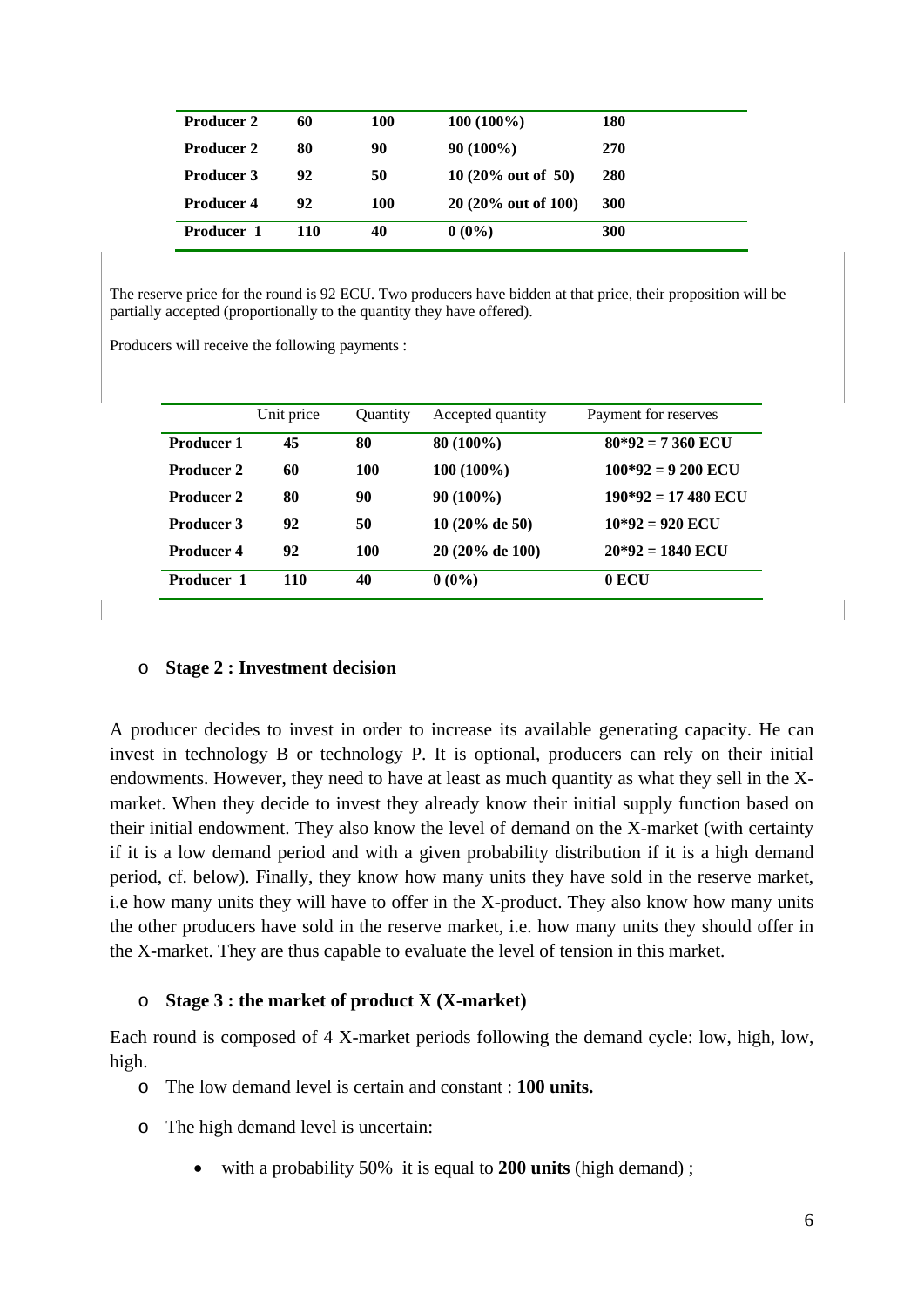with probability 50% it is equal to 300 units (extra-high demand).

The total initial endowment in generating capacity of technology B is enough to satisfy low demand with no need for new investment. On the contrary, during high demand period, producers require generating capacity of technology P except in a situation where there has been enough investment of type B during stage 2.

X-market price is caped, it cannot exceed **150ECU.** The auction used in the X-market is a sealed bid first price auction. If there is not enough offers to satisfy demand (similar to lostload situation in real world) the X-market price is fixed to 150ECU.

The profits of a producer depend on his commitment in the reserve market:

- o For the quantity committed in the reserve market he receive a maximum price of 115ECU
- o If the X-market price is above 115ECU, the price he will be paid for the units committed in the reserve market is still 115ECU. For the other units, sold in the Xmarket but not committed the maximum price he can be paid is 150ECU.
- o If producer doesn't fulfill its commitment, he is penalized for each unit committed but not available in the X-market<sup>6</sup> (200ECU per unit committed and not available).

The cost incurred by the producer correspond to the sum of fixed  $cost^7$  (which depend on the level of generating capacity) and variable costs (which depend on the sales in the X-market).

|         | Gains                      | Costs                                                                  |
|---------|----------------------------|------------------------------------------------------------------------|
| Stage 1 | $+$ reserve price          |                                                                        |
|         | (per unit of reserve sold) |                                                                        |
| Stage 2 |                            | - sum of fixed costs                                                   |
|         |                            | initial<br>endowment<br>(depending)<br>the<br>on<br>and<br>investment) |
| Stage 3 | $+$ sales of product X     | - variable costs of producing                                          |
|         | (for the 4 periods)        | (depending on the sales)                                               |
|         |                            | - Penalty                                                              |
|         |                            | (if commitment not fulfilled)                                          |

Profits per round

### *3. Competitive structure*

1

<sup>&</sup>lt;sup>6</sup> This means that the producer did not even make an offer in the X-market no matter the price.

 $\frac{1}{7}$  Fixed costs are fairly distributed over the 4 periods of X-market.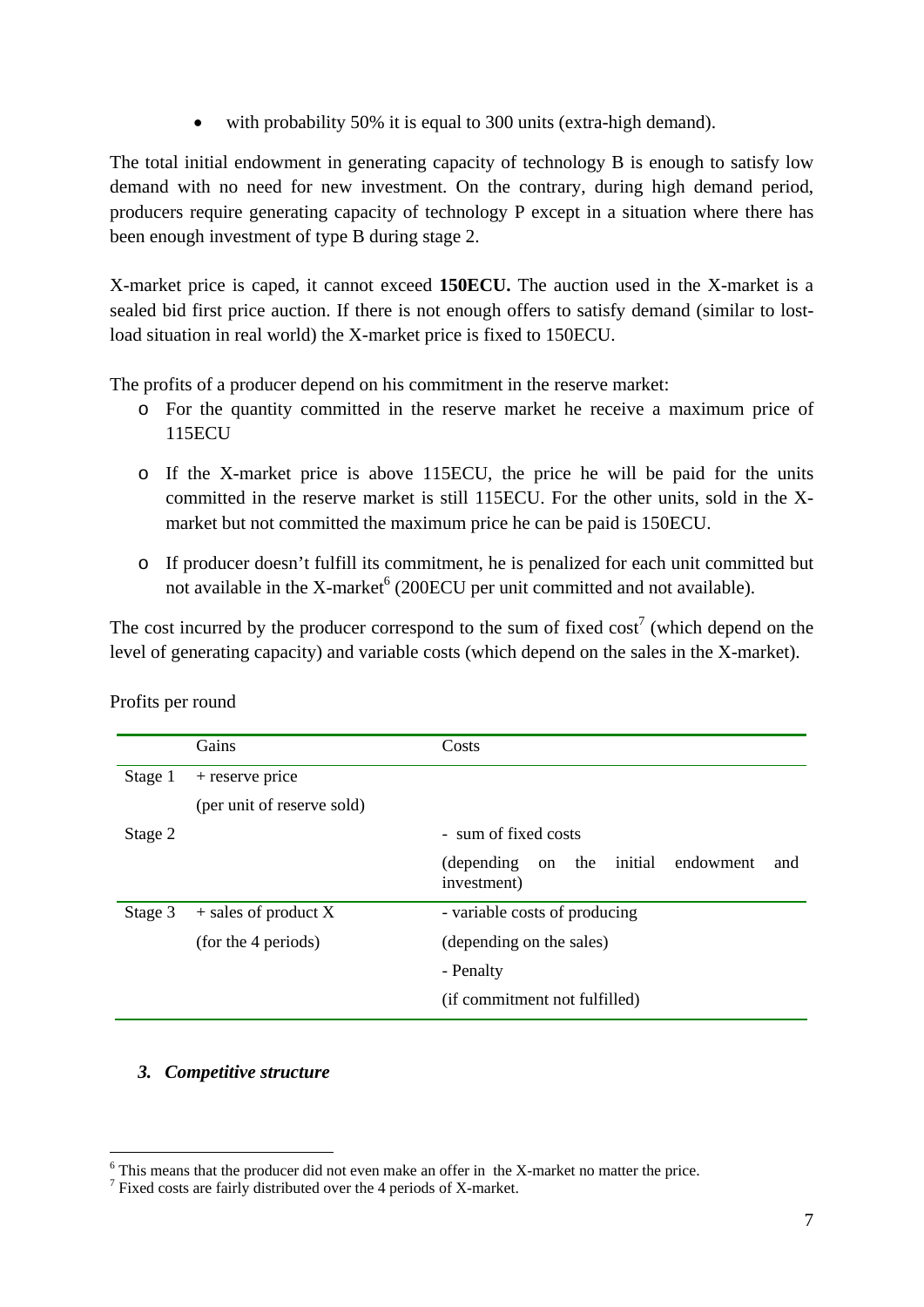The competitiveness of the structure is characterized by the number of producers and the initial endowments on the supply side and the level of demand on the demand side.

There are two types of situations. 1/ A situation in which 4 producers have the same initial endowment (symmetric treatment SYM) and 2/ a situation in which one producers has all the initial endowment while the other three (*de facto* new entrants) have no initial endowment (asymmetric treatment, ASYM). New entrants have to invest in stage 2 in order to be able to sell in stage 3.

1. Symmetric situation (SYM) with needed investment (need for 140 units to satisfy extra-high demand 300 and 40 units to satisfy high demand 200)

| Sym |                              |               |
|-----|------------------------------|---------------|
|     | Initial endowment producer 1 | $B_30$ ; P 10 |
|     | Initial endowment producer 2 | B30: P10      |
|     | Initial endowment producer 3 | B 30 : P 10   |
|     | Initial endowment producer 4 | $B_30$ ; P 10 |
|     |                              |               |

2. Asymmetric situation (ASYM) with needed investment (need for 140 units to satisfy extra-high demand and 40 for high-demand)

| Initial endowment producer 1 | B 120; P 40 |
|------------------------------|-------------|
|                              |             |
| Initial endowment producer 2 | B0:PO       |
|                              |             |
| Initial endowment producer 3 | B0:PO       |
|                              |             |
| Initial endowment producer 4 | B0:PO       |
|                              |             |

#### *ASym*

#### *4. Calculation of the optimal solution*

To determine the equilibrium of the game, we develop a theoretical model, and present in this section its principal characteristics. First (i) we draw the general assumptions of the model, then (ii) we describe the game itself, (iii) the resolution of the game and finally (iv) the parameters used to run the experimental sessions and the equilibrium solution.

### **(i) General assumptions**

The model is a three stages model. In stage 1 generators commit themselves on capacities in the capacity market. In stage 2 generators invest in peak and baseload capacities. And in stage 3, generators sell their capacities in a four period market for energy.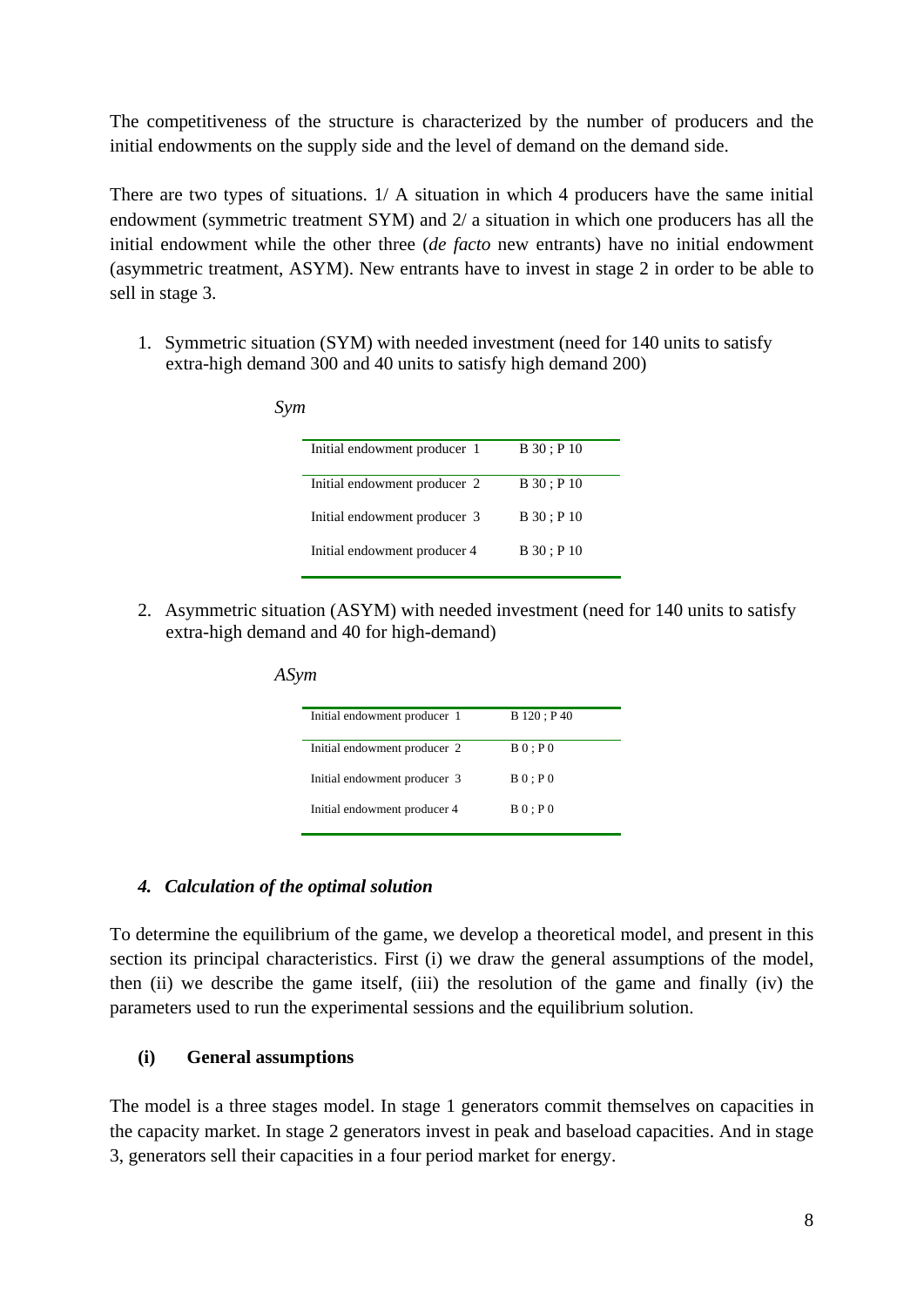The demand in the market for energy is cycling from low level to high level. More precisely, periods one and three are low demand periods, known with certainty. Periods two and four are high demand periods. The high level of demand is uncertain: the demand can either be "high" with a 50 percent probability or "extra-high" otherwise.

The four generators are in a Cournot competition in stage 1 and 3 of the game.

#### **(ii) Description of the game**

c

Let's describe more precisely the three stages of the game.

#### • *Stage 1: commitment in the capacity market*

In the stage, the total capacity that needs to be bought by the regulator is fixed. It corresponds to the maximum anticipated level of demand in the future energy market stage. Generators have the opportunity to sell capacities to the regulator in this stage. To do so they must submit offers to sell in a sealed bid auction. Offers to sell correspond to a quantity and price proposition. The price corresponds to the expected premium or to the minimal revenue they expect to get in order to cover the total cost of producing the units they are ready to commit. Note that in the energy market - stage  $3$  – the realized premium is measured by the difference between the energy market price and the point of reference for the marginal cost as defined by the regulator. In high level demand periods, this point of reference is the marginal cost of peak units. By comparing the capacity market price, and the difference between energy market price and the cost of reference, the regulator can measure if any extra revenue or rent is extracted by a generator in the capacity market. If it is the case, this extra revenue is deduced from the profits of the generator by the regulator. In other words inframarginal rents on stage 1capacities are not possible.

To determine the quantity to offer in the capacity market, each generator maximized its profits made of (i) the profits he gets in the auction when sells his capacities and (ii) the expected profits to be made in the energy market thanks to his commitment in the capacity market. Precisely, each produces maximized his profit in the following form:

$$
\max_{e_c} \qquad \qquad \text{Prim}_{\text{opt}}. e_c + \mathcal{E}_{\text{w}} \bigg( \sum_i \text{Pr}_{\text{of}_{i,c}} \big( e_c, e_c, K_c, K_c \big) \bigg) \tag{1}
$$

sc.  
\n
$$
e_c \le K_c
$$
  
\n $\sum e_c \le Q$  (2)

Given, the generator *c*, his competitor *c'*, the period *i*, with  $i = 1,2,3,4$ , *w* the index of uncertainty on the future peak demand level, Prim<sub>opt</sub> the premium asked by the latest offer to sell in the auction i.e. the market price of the auction,  $Prof_{i,c}$  the future profit of *c* that depends on his commitments,  $e_c$  the quantity offered and accepted in the auction,  $K_c$  the maximum production capacity of producer *c*, *Q* the quantity asked by the regulated and E the expected value. The first constraint of equation (1) says that the commitment must not exceed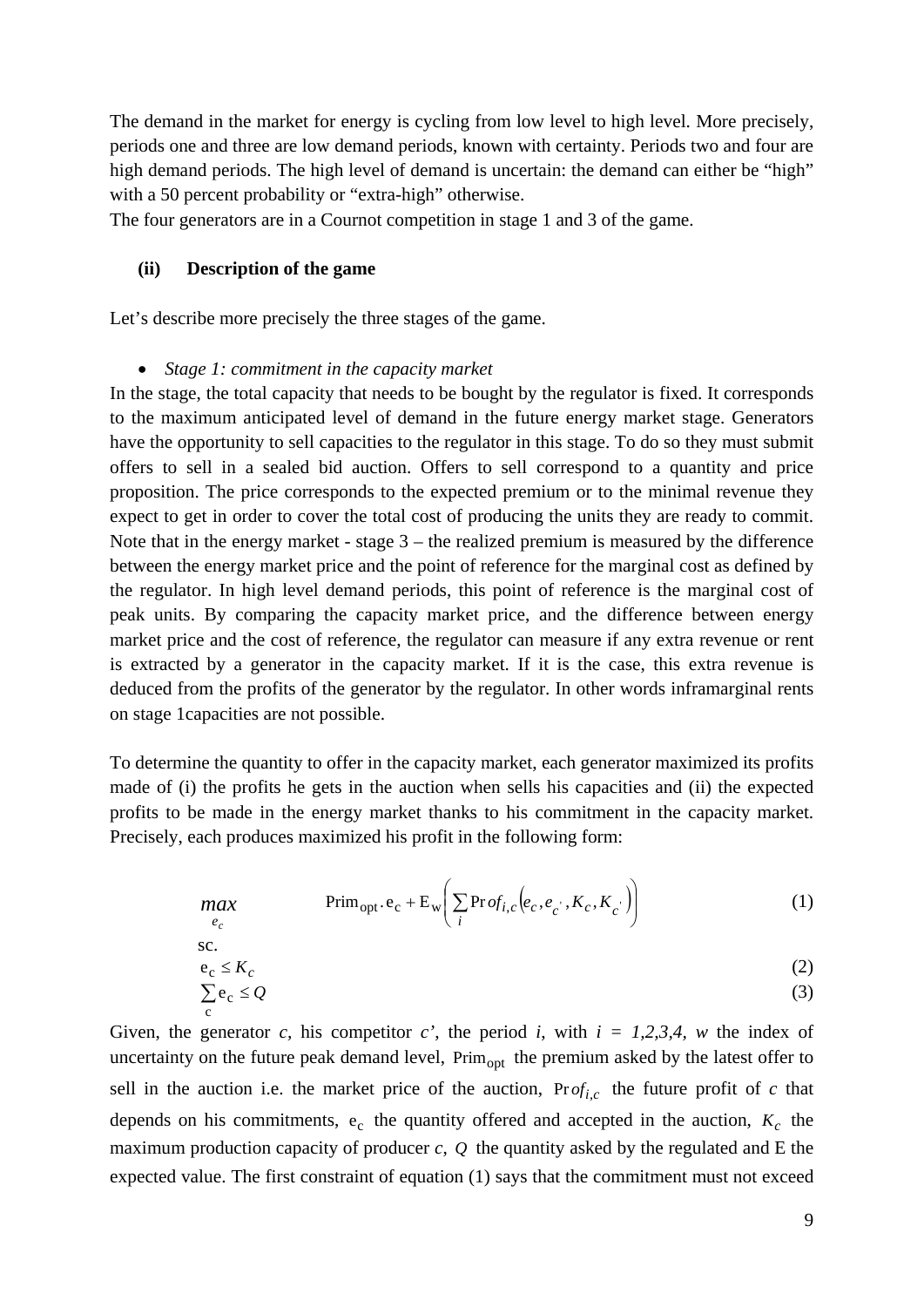the anticipated total capacity of the generator, where the second constraint says that the sum of the capacities committed by all the generators must not exceed the total capacities commitment asked (anticipated and fixed) by the generator.

The premium asked by each producer is of the following form:

$$
Pr\,im_c = \max\biggl(E_w \biggl(\sum_i (P_i^{\prime} - Cm)\biggr); E_w \biggl(\sum_i (CT_i - Cm)\biggr)\biggr)
$$
 (4)

With  $P_i$ <sup>'</sup> the future price of energy in market period i – that corresponds to the per unit revenue of the generator if he does not make commitments in the capacity market, *Cm* the marginal cost of the latest unit accepted in the energy market, and  $CT_i$  the total unit cost of the unit engaged in the capacity market.

#### • *Stage 2: investment decision*

In stage 2, each generator has to decide on the production capacity he seeks to invest in. There are two types of technology: the baseload technology (called the B technology) and the peakload technology (P technology).

The investment depends on the commitment made in stage 1, and will a constraint for the selling of units in the stage 3 energy market.

A generator maximized his expected profits :

$$
\begin{aligned}\n\max_{u_{c,B}, u_{c,P}} & \mathbf{E}_{\mathbf{w}} \bigg( \sum_{i} \text{Pr} \, o f_{i,c} \bigg( e_c^*, e_c^*, K_c, K_c \bigg) \bigg) \\
\text{s.c.} \\
K_c &= K_{c,init} + u_{c,B} + u_{c,P}\n\end{aligned} \tag{5}
$$

with  $u_{c,B}$  the investment in base load technology,  $u_{c,P}$  the investment in peak load technology,  $e_c^*$  the capacity commitment of the capacity market by generator *c*,  $e_c^*$  the capacity commitments by all the other generators in the capacity market,  $K_{c,init}$  the initial capacity endowment of generator *c*.

All the generators are informed on the quantity commitment in the stage 1 capacity auction. The optimal investment decision in stage 2 depends on the stage 1capacity commitment. Therefore multiple investment scenarios are possible. Resolving backward, the optimal investment decisions can be determined given different assumption on the commitments made by producers in stage 1.

#### • *Stage 3: energy market periods*

Given his commitment in the capacity market, each generator decides in stage 3 on the quantity he seeks to sell in the market for energy. There exist two different levels of demand in this market: (i) a low demand level that corresponds to a situation where the installed capacities to produce are not constraint, and (ii) the peak demand level when the commitments made in the capacity market must be satisfied otherwise exposing the generator to high penalty.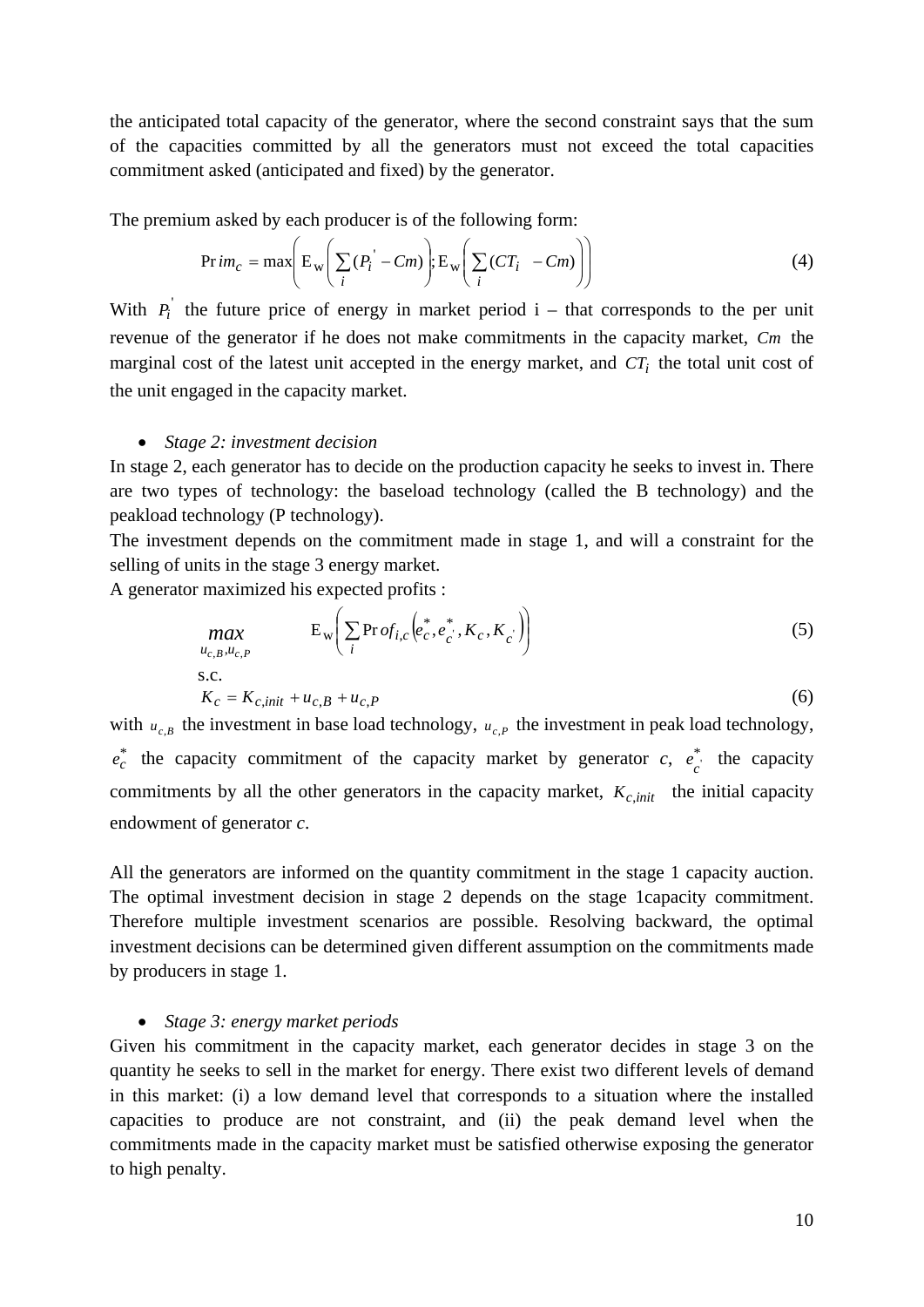The base load- peak load cycle is repeated one time, leading to four market periods total. The generators decide simultaneously on the quantity they wish to sell, resolving individually the following programs:

o Low demand profit maximizing program:  
\n
$$
\begin{array}{ll}\n\text{max} & P.(q_{c,B} + q_{c,P}) - C_{c,B}(q_{c,B}) - C_{c,P}(q_{c,P}) \\
\text{s.t.} & & \\
q_{c,B}, q_{c,P} \\
\text{s.t.} & & \\
q_{c,B} \le K_{c,B} \\
q_{c,P} \le K_{c,P} \\
\sum q_{c,P} + q_{c,B} \le D_B\n\end{array} \tag{7}
$$
\n
$$
(3)
$$

where  $q_{c,B}$  is the baseload quantity proposed by *c* in the energy market,  $q_{c,P}$  the peakload quantity proposed by  $c$  in the energy market,  $K_{c,B}$  the total baseload capacity (B technology) of generator *c*,  $K_{c,P}$  the total peakload capacity (P technology) of generator *c*, and  $D_B$  the low demand level.

The market price in low demand periods is given by:

$$
P_B = \begin{cases} \text{Cm}_{\text{opt}} & \text{si } \sum_c q_{c,P} + q_{c,B} = D_B \\ P_{cap} & \text{si } \sum_c q_{c,P} + q_{c,B} < D_B \end{cases} \tag{10}
$$

with  $\text{Cm}_{\text{opt}}$  the marginal cost of the last accepted unit,  $P_{cap}$  the price cap, and given the following quadratic variable cost function of respectively baseload (11) and peakload (12) capacities.

$$
C_{c,B}(q_{c,B}) = a_b \cdot q_{c,B} + b_B \cdot (q_{c,B})^2
$$
\n(11)

$$
C_{c,P}(q_{c,P}) = a_P \cdot q_{c,P} + b_P \cdot (q_{c,P})^2
$$
\n(12)

We suppose that in the energy market the generators offer their marginal cost for each type of technology. The market price corresponds to the last unit accepted to satisfy the demand. In case of disequilibrium between the supply and the offer, producers are paid a fixed price cap (*pcap* in (10)). Note that the total cost of investment is deduced form his profits.

o High demand profit maximizing program:

$$
\begin{aligned}\n\text{max} & \text{Min}(S, P) \cdot (q_{c, B, e} + q_{c, P, e}) + P \cdot (q_{c, B, n e} + q_{c, P, n e}) \\
& \text{Var}(q_{c, B}, q_{c, P}) \\
& \text{Var}(q_{c, B}) - C_{c, P}(q_{c, P}) - \text{Per}(q_{c, B, e} - q_{c, P, e}) \\
& \text{SCA} \\
\text{SCA} & \text{SCA} \\
\text{SCA} & \text{Var}(q_{c, B}) - C_{c, P}(q_{c, P}) - \text{Per}(q_{c, B, e} - q_{c, P, e})\n\end{aligned}\n\tag{13}
$$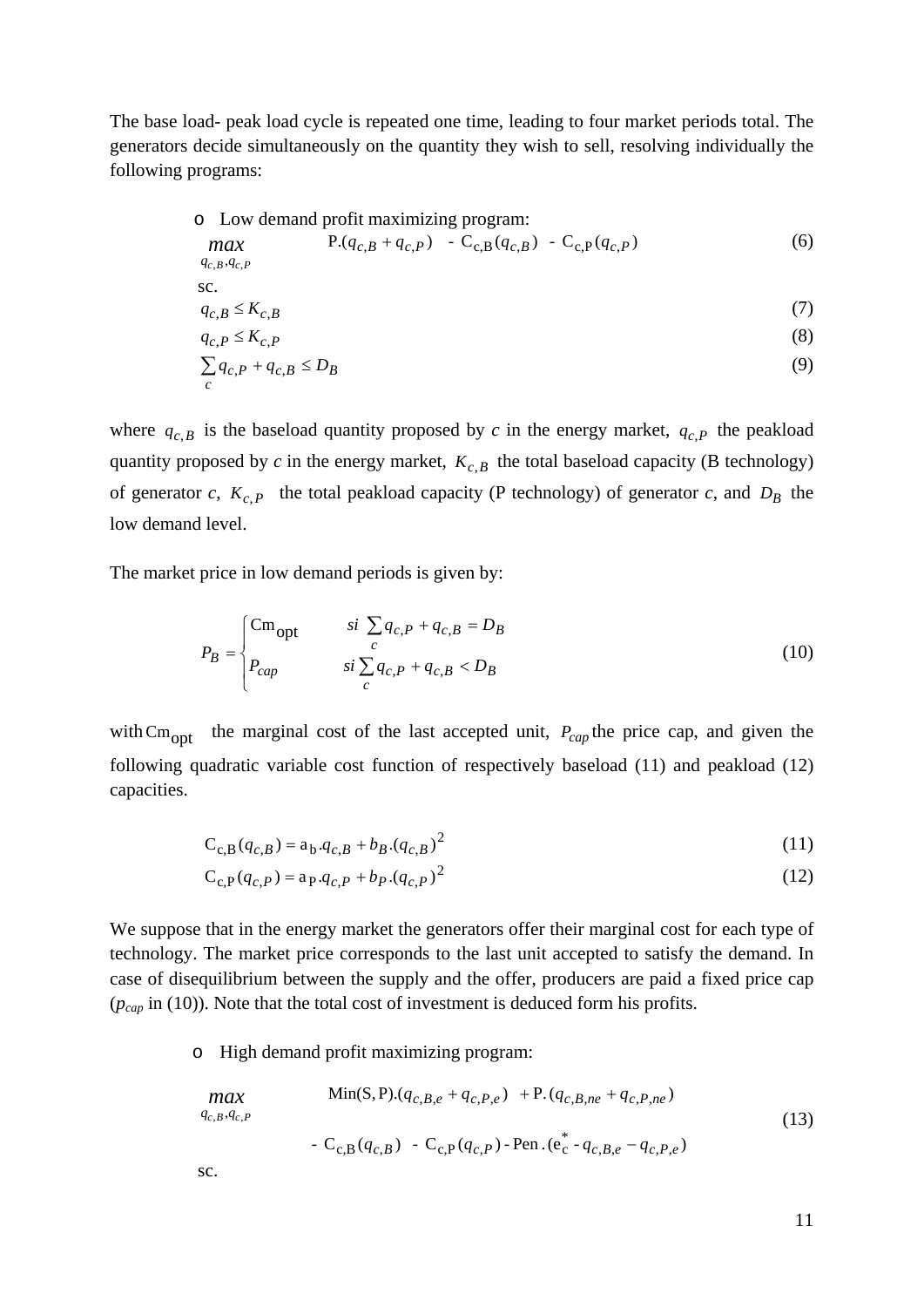$$
q_{c,B,e} + q_{c,P,e} \leq e_c^* \tag{14}
$$

$$
q_{c,B,e} + q_{c,B,ne} \le K_{c,B} \tag{15}
$$

$$
q_{c,P,e} + q_{c,P,ne} \le K_{c,P} \tag{16}
$$

$$
\sum_{c} q_{c,P,e} + q_{c,B,e} + q_{c,P,ne} + q_{c,B,ne} \le D_P
$$
\n(17)

$$
(q_{c,B,ne} + q_{c,P,ne}) \cdot (e_c^* - q_{c,B,e} - q_{c,P,e}) = 0
$$
\n(18)

With  $q_{c,B,e}$  the baseload quantity sold by *c* that corresponds to his commitment in the capacity market,  $q_{c, P, e}$  the peakload quantity sold by  $c$  that corresponds to his commitment in the capacity market,  $q_{c,B,ne}$  the additional baseload quantity sold by *c* after satisfying his commitment,  $q_{c,P,ne}$  the additional baseload quantity sold by *c* after satisfying his commitment,  $D<sub>P</sub>$  the high demand level, that either be "high" or "extra-high".

The profits of a generator in peak demand period is the sum of four elements:

- The revenue from his commitment in stage 1 capacity market. He is paid the minimum price between the market price and the strike price (S) that corresponds to the marginal point of reference cost.
- The revenue for the selling of additional units, once his commitment is satisfied. The price P is given by  $(10)$ .
- The total variable cost of production.
- The penalty (Pen) for any quantity offer in the energy market that is below his commitment in the capacity market ( $e_c^*$  -  $q_{c,B,e}$  –  $q_{c,P,e}$ ).

Note that constraint (18) imposed to generators to satisfy their commitment in order to offer additional units and benefits the market price.

#### **(iii) Resolution of the game**

The dynamic game is resolved backward searching for closed-loop equilibria.

• Stage 3 equilibrium

For a given installed capacity ( $K_{c,B}$ ,  $K_{c,P}$ ) and a given commitment in capacity ( $e_c$ ) wad calculate the Nash equilibrium given the demand level, using the mixed complementarity problem method.

In baseload period, the total installed capacity in base load technology is larger than the demand. The optimal capacity and price are the following:

$$
q^*_{c,B} = \begin{cases} \frac{D_B}{c} & \text{si } \frac{D_B}{c} \le K_{c,B} \\ K_{c,B} & \text{si } \frac{D_B}{c} > K_{c,B} \end{cases}
$$
(19)

$$
\begin{cases}\nK_{c,B} & si \frac{D_B}{c} > K_{c,B} \\
q^*_{c,P} = 0\n\end{cases}
$$
\n(20)

12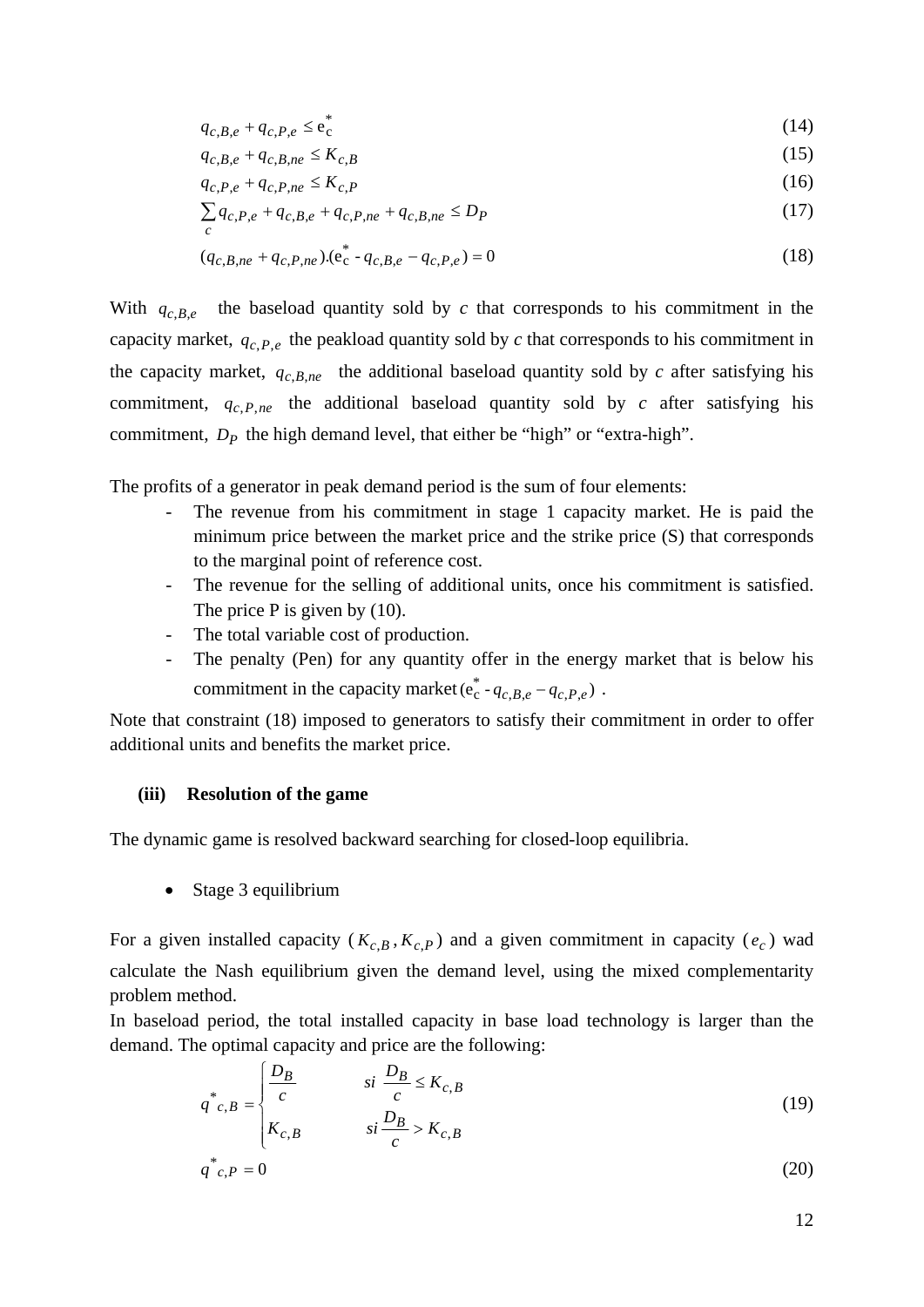In peak demand periods, 10 different scenarios can be assumed given the capacity installed and committed, and leading to different solutions. These scenario are presented in Annex 2.

**Scenario 1**: 
$$
K_{c,B} < e_c
$$
 and  $\sum_c K_{c,B} < D_P < \sum_c e_c$   
\nSolution:  $q^*_{c,P,e} = \min\left(\frac{D_P - \sum_c K_{c,B}}{c}; K_{c,P}\right)$ ,  $q^*_{c,B,e} = K_{B,i}$  and  $q^*_{c,P,ne} = q^*_{c,B,ne} = 0$ .  
\n**Scenario 2**:  $\sum_c e_c \ge D_P$  and  $\sum_c K_{c,B} \ge D_P$ 

Solution :  $q^r c, B, e = \min \left| \frac{P}{r} K_{c,B} \right|$ ⎠  $\left(\frac{D_P}{\cdot}, K_{c.B.}\right)$  $\sum_{c,B,e} = \min\left(\frac{D_P}{c}; K_{c,B}\right)$  $q^*_{c,B,e} = \min\left(\frac{D_P}{a}; K_{c,B}\right)$ ,  $q^*_{c,P,e} = q^*_{c,P,ne} = q^*_{c,B,ne} = 0$ **Scenario 3 :**  $\sum e_c = D_p$ *c* Solution :  $q^*_{c,B,e} = \min(e_c; K_{c,B})$  and  $q^*_{c,P,e} = \max(0; e_c - K_{c,B})$ 

Scenario 4 :  $\sum K_{c,B}<\sum e_{c}< D_{P}\leq \sum$  $c$  *c c*  $K_{c,B} < \sum e_c < D_P \leq \sum K_c$ 

Solution: 
$$
q^*_{c,B,e} = K_{c,B}
$$
;  $q^*_{c,P,e} = e_c - K_{c,B}$ ;  
\n $q^*_{c,P,ne} = \min \left( \frac{D_P - \sum e_c}{c}; K_{c,P} - q^*_{c,P,e} \right)$  and  $q^*_{c,B,ne} = 0$ 

**Scenario 5:** 
$$
\sum_{c} e_c = \sum_{c} K_{c,B} < D_P \leq \sum_{c} K_c \text{ et } e_c = K_{c,B}
$$

Solution :  $b$  +  $p$   $p$ *P*  $c, P, e = q^* c, B, ne = \frac{R_{c,B}}{2L}$  $b_h + b$ *b K*  $q^{\dagger}$ <sub>*c*</sub>,  $p$ <sub>,  $e = q$ </sub> + +  $= q^{\dagger} c B_{n} n e =$ 2.  $2 + \frac{2}{\cdots}$  $\int_{c}^{*} c P_{i}e = q^{*} c B_{i} n e = \frac{\Lambda_{c} B}{2 h}$ ;  $q^{*} c B_{i} n e = K_{c} b - q^{*} c B_{i} n e$ 

et 
$$
q^*_{c,P,ne} = \frac{2.b_b + b_p}{b_p} .q^*_{c,P,e}
$$

Scenario 6 :  $\sum e_c \leq \sum K_{c,B} < D_P \leq \sum$ *c c c c*  $e_c \leq \sum K_{c,B} < D_P \leq \sum K_c$  and  $e_c \neq K_{c,B}$ 

Solution: 
$$
q^*_{c,B,e} = \frac{K_{c,B} - \left(\frac{b_b + b_p}{b_b}\right) (e_c - K_{c,B})}{3 + \frac{b_p}{b_b}}
$$
 si  $\ge 0$ 

 $q^*_{c,B,ne} = K_{c,B} - q^*_{c,B,e}$ ;  $q^*_{c,P,e} = e_c - K_{c,B} + q^*_{c,B,ne}$  and  $q^*_{c,P,ne} = \frac{2.0b + 0p}{L}q^*_{c,P,e}$  $q^* c, p, ne = \frac{2.b_b + b_p}{b_p}.q^* c, p,$ Scenario 7 :  $\sum e_c < D_P \leq \sum K_{c,B} \leq \sum$ *c c c c*  $e_c < D_P \leq \sum K_{c,B} \leq \sum K$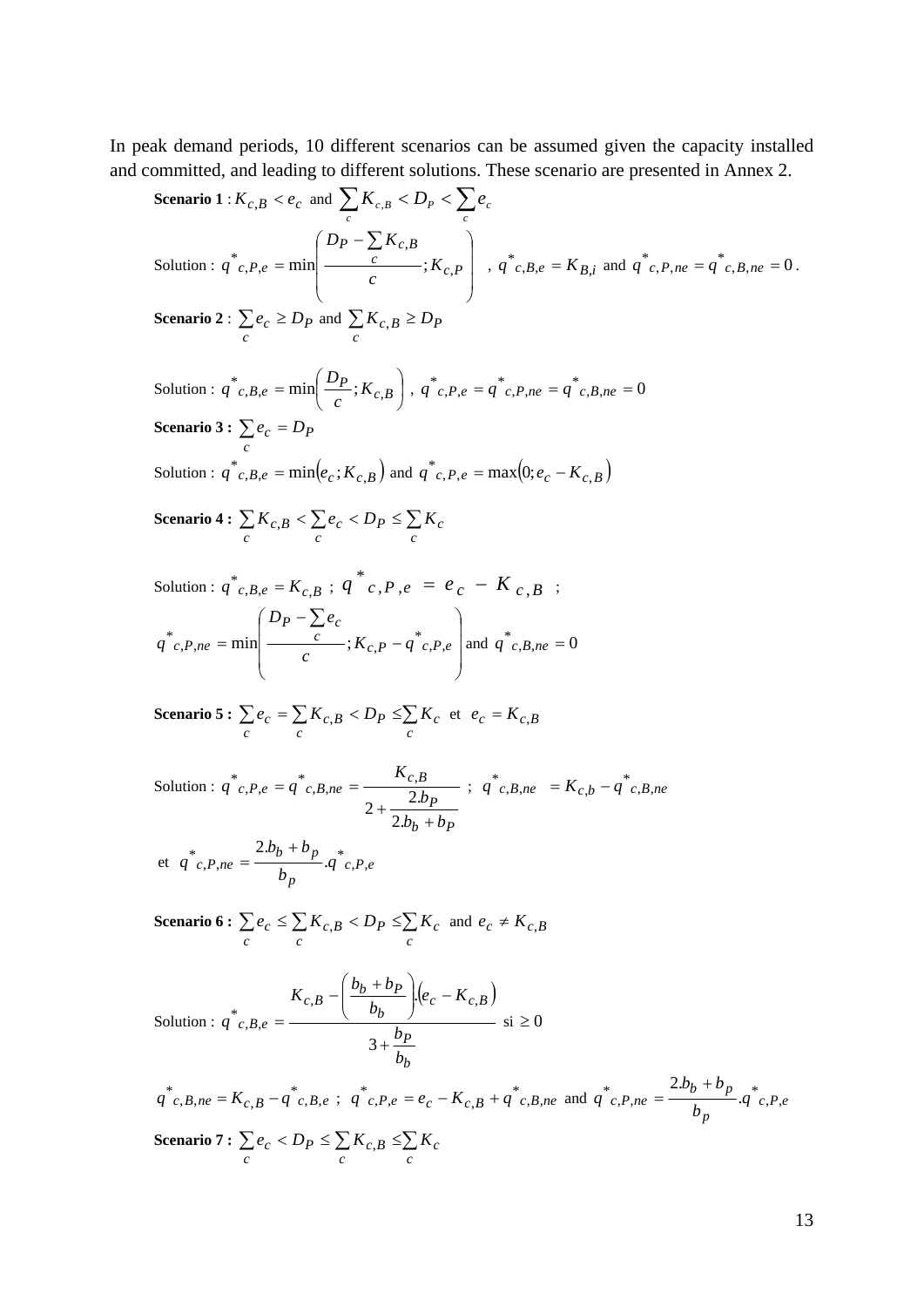Solution :  $q^*_{c,B,e} = e_c$ ;  $q^*_{c,P,e} = q^*_{c,P,ne} = 0$  and ⎟ ⎟ ⎟ ⎠  $\left( \frac{1}{2} \right)$  $\overline{a}$  $\frac{1}{2}$  $\begin{array}{c} \hline \end{array}$ ⎝  $\sqrt{2}$ − − = ∑  $\frac{c}{c}$   $\rightarrow$   $K_{c,B}$   $-e_c$  $P = \sum e_c$  $c, B, ne = \min \left[ \frac{c}{c} : K_{c,B} - e \right]$  $D_P - \sum e$  $q^*_{c,B,ne} = \min \Big| \frac{c}{\sqrt{C}}; K_c,$ 

Scenario 8 :  $\sum e_c < \sum K_c <$ *c P c*  $e_c < \sum K_c < D$ 

Solution : 
$$
q^*_{c,B,e} = \frac{\frac{b_b}{b_p} . K_{c,B} - K_{c,P} + 2.e_c}{2(\frac{b_b}{b_p} + 1)}
$$
 ;  $q^*_{c,B,ne} = K_{c,B} - q^*_{c,B,e}$  ;  $q^*_{c,P,e} = e_c - q^*_{c,B,e}$ 

And  $q^{\dagger} c P_{n} p = K_{c} p - q^{\dagger} c P_{n} e$ 

Scenario 9 :  $\sum K_c < \sum e_c <$ *c P c*  $K_c < \sum e_c < D$ 

Solution :  $q^*_{c,P,e} = K_{c,P}$ ;  $q^*_{c,B,e} = K_{c,B}$  and  $q^*_{c,P,ne} = q^*_{c,B,ne} = 0$ 

**Scenario 10 :**  $e_c = 0$ Solution : equilibrium as determied in baselod periods.

• Stage 2 equilibrium

Given the optimal solution of the stage 3, we can deduce the total expected profit for a generator form his selling in the energy market:

$$
\mathrm{E}_{\mathrm{w}}\Bigg(\sum_{i}\mathrm{Pr}\,of_{i,c}\Big(e_{c},e_{c}^{\phantom{c}},K_{c},K_{c}^{\phantom{c}},q^{*}_{c},P,e,q^{*}_{c},B,e,q^{*}_{c},P,ne\,q^{*}_{c},B,ne\Big)\Bigg)
$$

Given the capacity commitment at stage 1 we can determine the Nash equilibrium of the investment game. Solving program (5) and (6) and assuming that the commitments correspond to the quantity asked by the regulator, the unique and Pareto dominant Nash equilibrium is :

$$
u^*_{c,P} = e_c - K_c
$$
 and  $u^*_{c,B} = 0$ 

Then we calculate the Nash equilibrium for every scenario.

• Stage 1 equilibrium

Given the optimal offers in the energy market and the optimal investment determined in function of the capacity commitment at stage 1, we can determine the equilibrium commitment solving program (1)-(4).

The rational decision for each producer consist in offering the maximum capacity in the capacity market in order to capture the premium he ask (4) and that corresponds at least to the revenue he could obtain in the energy market if he did not participate to the capacity market. Then we suppose that at the equilibrium: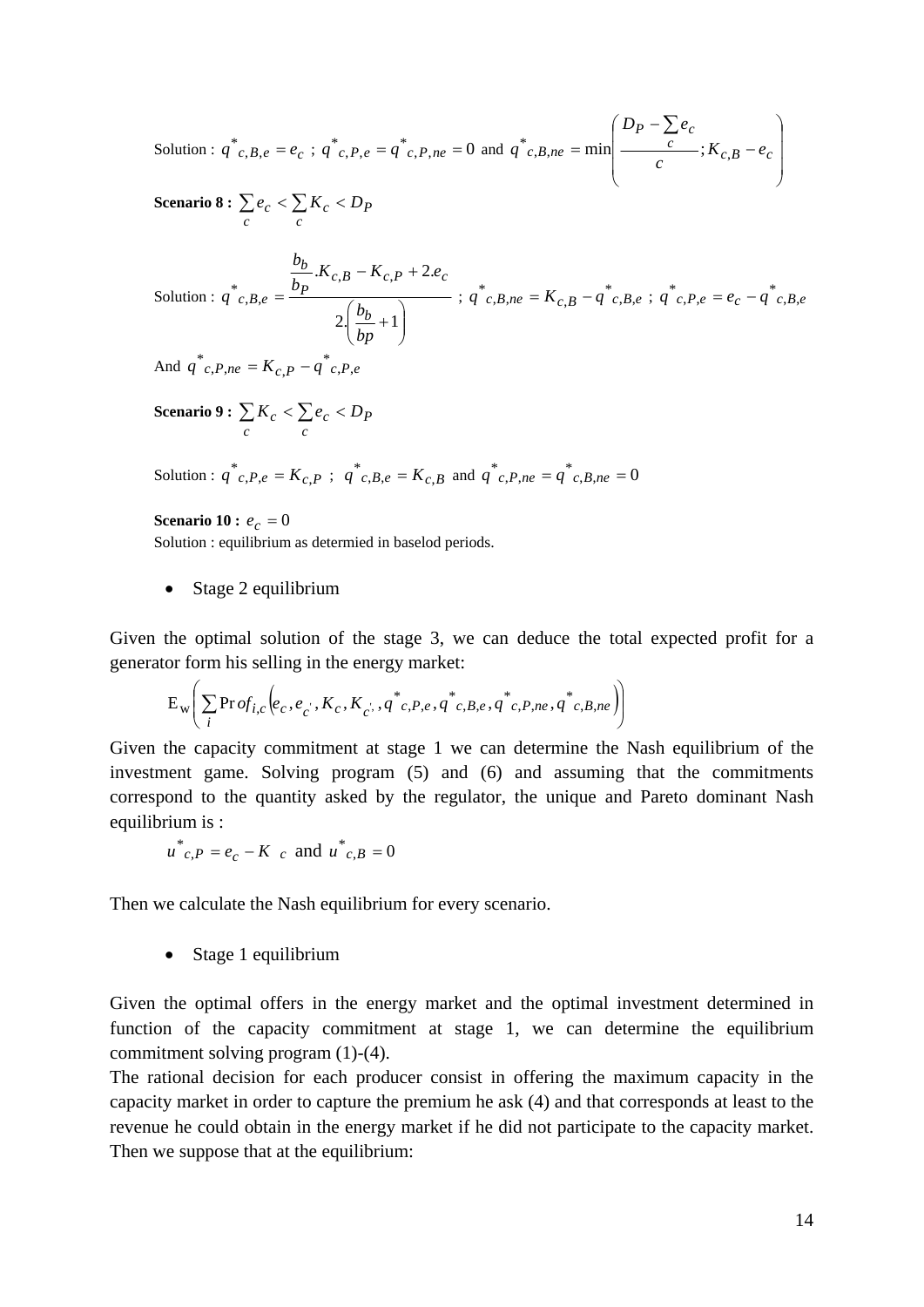$$
\sum_{c} e^*_{c} = Q
$$
 and then  $u^*_{c,P} = \max(0; e_c - K_c)$  and  $u^*_{c,B} = 0$ 

We deduce that the objective function in program  $(1)-(4)$  is a monotonic and continuous function, leading to the existence and the unique Nash equilibrium.

In the All market treatment experiment, only two stages exist with individual decision to invest and to sell capacities in the energy market. The resolution of the game is made using the stage described above and making the assumption that  $e_c = 0$ .

### **(iv) Parameters for the experiment and equilibrium solution**

The equilibrium of the game is calculated according to four scenarios.

| Scenario                                 | <b>Notation</b> |
|------------------------------------------|-----------------|
| Capacity market / Symmetric structure    | FCM/Sym         |
| Capacity market / Asymmetric structure   | FCM/Asym        |
| All-Market / Symmetric structure         | AM/Sym          |
| <b>All-Market / Asymmetric structure</b> | AM/ASym         |

The parameters for the experiments are the following.

| Baseload Fixed cost                       | 300                                                                                                                                            |
|-------------------------------------------|------------------------------------------------------------------------------------------------------------------------------------------------|
| Baseload variable cost                    | $a_{h}q + b_{h}q^{2}$ avec $a_{h} = 0$ et $b_{h} = 0,1$                                                                                        |
| Baseload marginal cost                    | $2b_kq$                                                                                                                                        |
| Peakload fixed cost                       | 100                                                                                                                                            |
| Peakload variable cost                    | $a_{n}q + b_{n}q^{2}$ avec $a_{n} = 80$ et $b_{n} = 0.15$                                                                                      |
| Peakload marginal cost                    | $2b_{p}q$                                                                                                                                      |
| Initial endowment generators<br>(1/2/3/4) | symmetric (1: B30, P10 / 2: B30, P10 / 3: B30, P10 / 4:<br><b>B</b> 30,P10)<br>asymmetric (1 : B120, P40/2 : B0, P0/3 : B0, P0/4 ; B0,<br>P(0) |
| Low demand level                          | 100                                                                                                                                            |
| High demand level                         | 200                                                                                                                                            |
| Extra high demand level                   | 300                                                                                                                                            |
| Limit offers in the capacity market       | [0,300]                                                                                                                                        |
| Penalty                                   | 200                                                                                                                                            |
| Price cap in the enrgy market             | 150                                                                                                                                            |
| Maximum price for committed               | 115                                                                                                                                            |
| capacities                                |                                                                                                                                                |
| Market price if the supply is             | 150                                                                                                                                            |
| inferior to the demand                    |                                                                                                                                                |
| Exchange rate                             | $1 \in 1000$ ECU                                                                                                                               |
| Initial fee                               | 20€                                                                                                                                            |

For each senario the equilibrium of the game is the following:

|         | FCM/Sym | FCM/Asym | AMSym | AMASym |
|---------|---------|----------|-------|--------|
| Auction | 100     | 100      | $---$ | ---    |
| premium |         |          |       |        |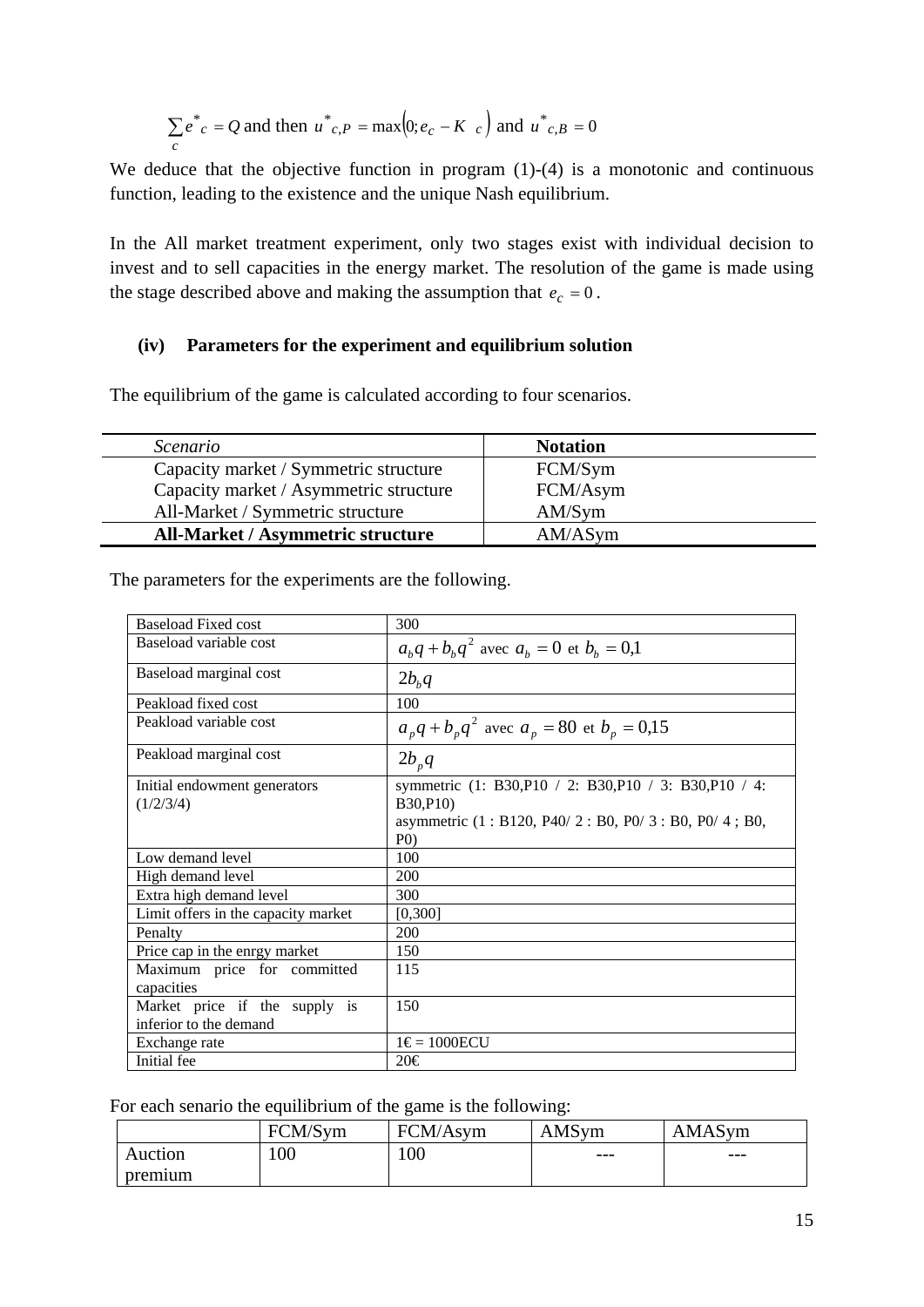| Capacity asked           | 300         | 300        | ---          | $---$               |
|--------------------------|-------------|------------|--------------|---------------------|
| in stage 1               |             |            |              |                     |
| Total capacity           | 300         | 300        | 199          | 199                 |
| Demand in low            | 100         | 100        | 100          | 100                 |
| periods                  |             |            |              |                     |
| Demand in                | 200         | 200        | 199          | 199                 |
| $\langle$ high » periods |             |            |              |                     |
| Demand in                | 300         | 300        | 199          | 199                 |
| « extra-high »           |             |            |              |                     |
| periods                  |             |            |              |                     |
| Market price in          | 5           | 20         | 5            | 20                  |
| low demand               |             |            |              |                     |
| Market price in          | 106         | 106        | 150          | 150                 |
| "high" demand            |             |            |              |                     |
| periods                  |             |            |              |                     |
| Market price in          | 113.5       | 115        | 150          | 150                 |
| "extra-high"             |             |            |              |                     |
| demand periods           |             |            |              |                     |
| Engagement/              | 75          | 195        |              | ---                 |
| producer 1               |             |            |              |                     |
| Engagement/              | 75          | 35         |              |                     |
| producer 2               |             |            |              |                     |
| Engagement/              | 75          | 35         |              |                     |
| producer 3               |             |            |              |                     |
| Engagement/              | 75          | 35         | $---$        | ---                 |
| producer 4               |             |            |              |                     |
| Investment/              | 75 (pointe) | 35(pointe) | $10*(point)$ | $10*(\text{point})$ |
| producer 1               |             |            |              |                     |
| Investment/              | 75 (pointe) | 35(pointe) | 9(pointe)    | 9(pointe)           |
| producer 2               |             |            |              |                     |
| Investement/             | 75 (pointe) | 35(pointe) | 9(pointe)    | 9(pointe)           |
| producer 3               |             |            |              |                     |
| Investment/              | 75 (pointe) | 35(pointe) | 9(pointe)    | 9(pointe)           |
| producer 4               |             |            |              |                     |

\* There are 4 Nash equilibria : a player c invest 10 units and the competitors 9units. It is thrue if we assume that investment take a unitary value. In the other case, there is no Nash equilibrium. This assumption does not affect the results.

## **2. Results**

The experiments were run in the experimental laboratories of the GATE (Lyon) and of GAEL (Grenoble), using a dedicated market-software developed with the experimental software Regate (Internet Based Software for Experimental Economics of the GATE). Undergraduate students were recruited from business school (EM Lyon), engineering schools (Ecole Centrale de Lyona nd Ecole Nationale de Génie Industriel, INPG) and economics departments of the two universities.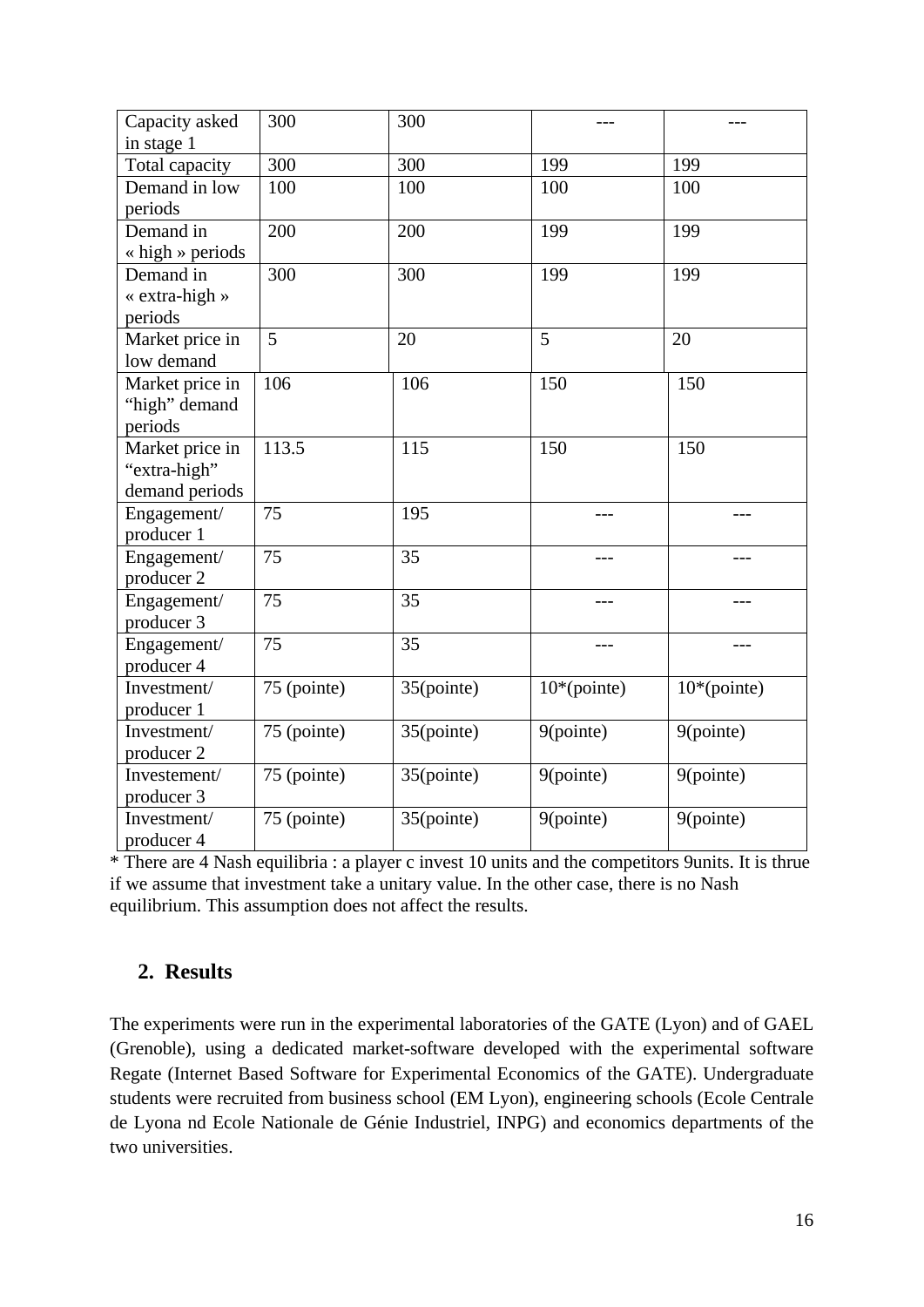All-market sessions are conducted the following way: instructions are distributed and read loudly to all participants. Participants can raise questions of understanding during the reading, if any. At the end of the reading they are asked to answer an understanding questionnaire. There are few trial periods with no financial incentives just to make sure they have fully understood the rules.

Then, subjects participate to various rounds (up to the end of the experimental session which last three hours, it has been announced to them at the beginning). At the beginning of each round, each participant is allocated to a group of 4 players. These groups (3 or 4 depending on the sessions) are randomly reshuffled at the beginning of each round. Given the configuration of the laboratory, it is possible to maintain a good level of anonymity between the participants. We thus can assume that participant do not know with certainty with which persons he is associated.

The environment of the Foward Capacity Market (FCM) is too complex to be explained to the participant and to get exploitable data during the granted time. We thus decided to conduct FCM sessions only with « experienced » participants, i .e. participants who have participated to a session dedicated to the learning of FCM rules or participants who have already participated to AM session. The switch from AM experimental environment to the FCM experimental environment has proven to be relatively easy.

| <b>Time</b> | <b>Treatment</b> | <b>Location</b> | #              | #<br><b>Trial</b> | # Period with           | <b>Number</b><br>of |
|-------------|------------------|-----------------|----------------|-------------------|-------------------------|---------------------|
|             |                  |                 | Group          | period            | incentive               | observation         |
| 29/05/08    | $FCM_ASym$       | Lyon            | 3              | $\overline{2}$    | $\overline{\mathbf{4}}$ | 12                  |
| 14/05/08    | FCM_Sym          | Lyon            | 3              | $\overline{2}$    | 6                       | 18                  |
| 6/05/08     | FCM_Sym          | Lyon            | $\overline{2}$ | $\mathbf{1}$      | 10                      | 20                  |
| 7/05/08     | AM_Sym           | Lyon            | $\overline{2}$ | $\overline{2}$    | 10                      | 20                  |
| 6/03/08     | <b>FCM_Sym</b>   | Lyon            | 3              | $\mathbf{1}$      | $\overline{\mathbf{4}}$ | 12                  |
| 8/04/08     | FCM_Sym          | <b>Grenoble</b> | 3              | $\mathbf{1}$      | 3                       | $\boldsymbol{9}$    |
| 28/04/08    | FCM_Sym          | <b>Grenoble</b> | 3              | $\mathbf{1}$      | 5                       | 15                  |
| 29/04/08    | FCM_Sym          | <b>Grenoble</b> | 3              | $\mathbf{1}$      | 5                       | 15                  |
| 5/06/08     | AM_ASym          | Lyon            | 3              | $\overline{2}$    | 11                      | 33                  |

Each session last 3 hours maximum. The average hourly payment per participant is XXX Euro.

Results are presented according to the successive stages: 1/ first the data concerning the forward capacity market, 2/ then the investment decision (volume and type of technology) and finally 3/ data concerning the X-product market.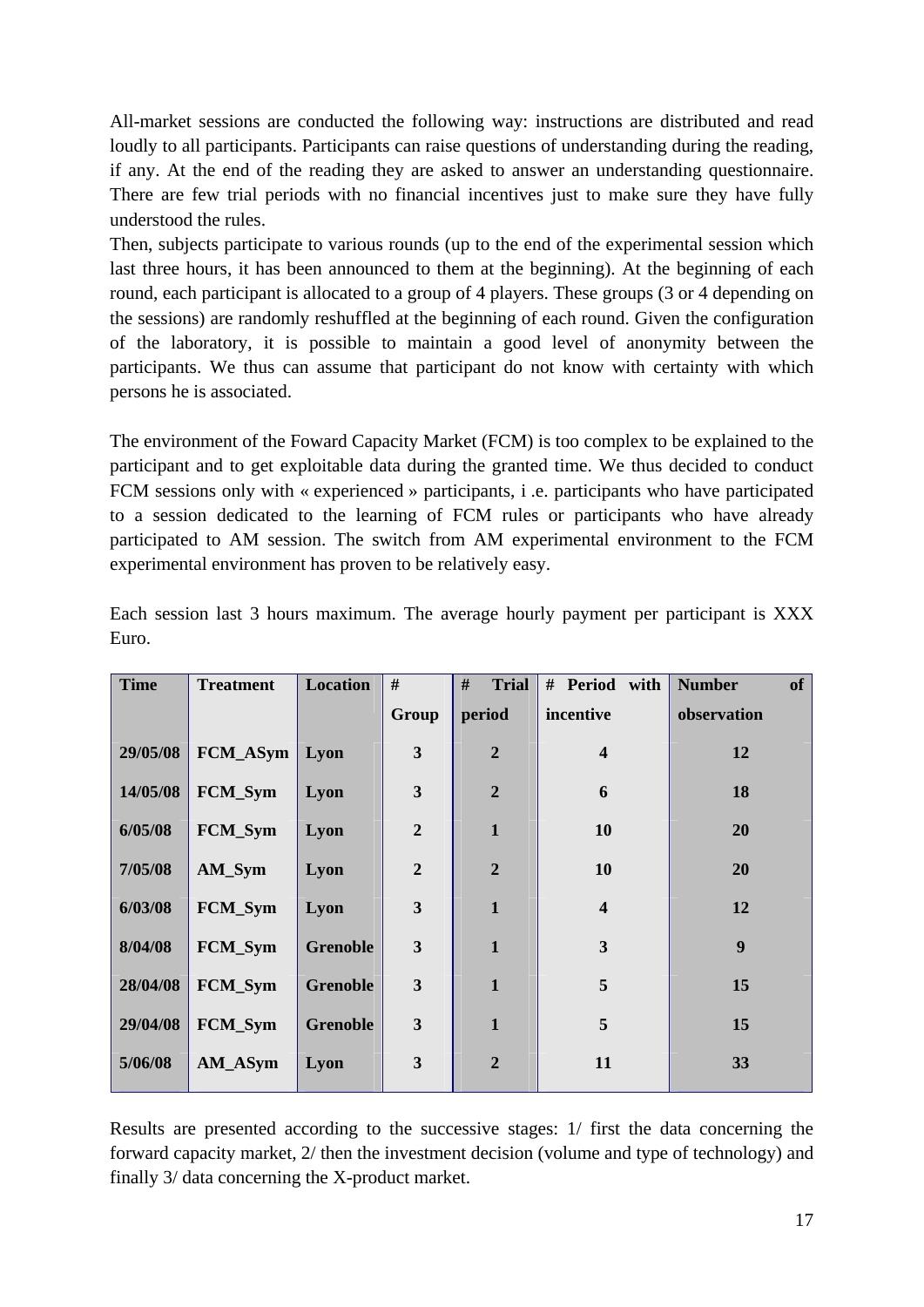## *1. Forward capacity market*

## a) Quantity

The demand in this market is fixed to 300 units (enough to satisfy the extra-high level of demand in the X- market).



**Figure 1. Quantity offered in the reserve market for all the FCM-Sym sessions** 

For more than two-third of the periods, the quantity offered by all the producers is above the quantity needed (300 units). Looking the data more into details, one can notice that above all it is during the rounds that offered quantity are lower that demand. It can be interpreted as a transitory learning phenomena.

## **Finding 1. quantity offered in the reserve market is higher than demand in this market in the Sym treatments.**

*Evidence: For 71% of observations, quantity offered by producers is higher than what is needed. This proportion increases with the experience (and the resulting learning) of participants. Periods with less than 250 units offered represent less than 7% of the observations.* 

At the individual levels, behaviors are different according to the participants. In figure 2, we show individual propositions (in terms of quantity offered to the reserve market) for all the FCM-Sym sessions.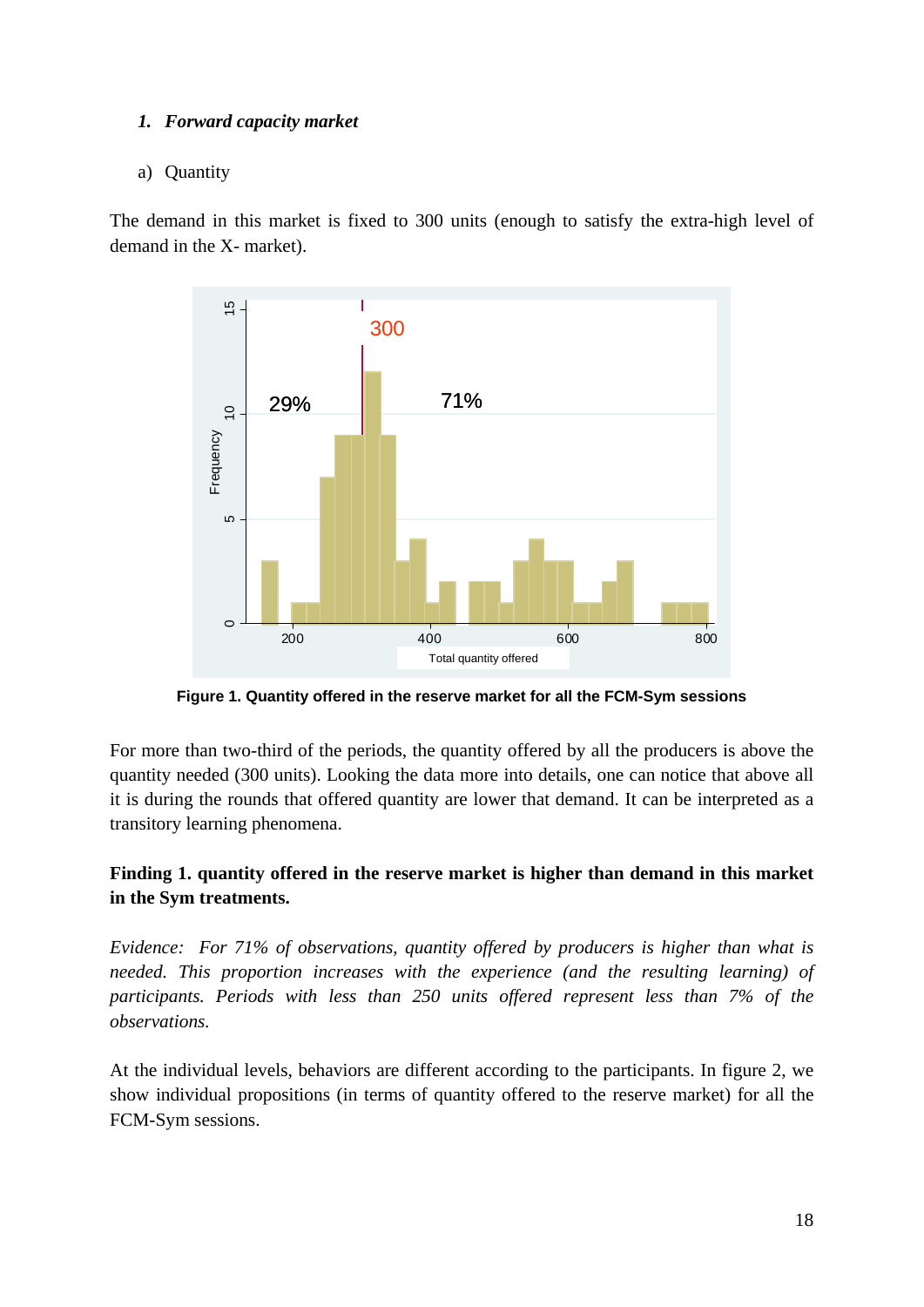

**Figure 2. Individual offers distribution (volume) , FCM-Sym** 

Individual offers above 100 units represent only 20% of the sample. For 80% of the individual offers which are inferiors or equal to 100units we have found the following distribution:



**Figure 3. individual offers distribution below 100 units, FCM-SYm** 

It seems that producers spontaneously choose to individually offer a quarter of the total demand (¼ of 300 units, i.e. 75 units). As a matter of fact, 32% of observations are between 70 and 80 units.

**Finding 2. Competition in volume in the reserve market is low. Producers spontaneously limit their offer to ¼ of the total demand which lead to a relatively egalitarian distribution among producers.** 

*Evidence: individual offers which are superior to ¼ of the demand represent only 52% of our observations.*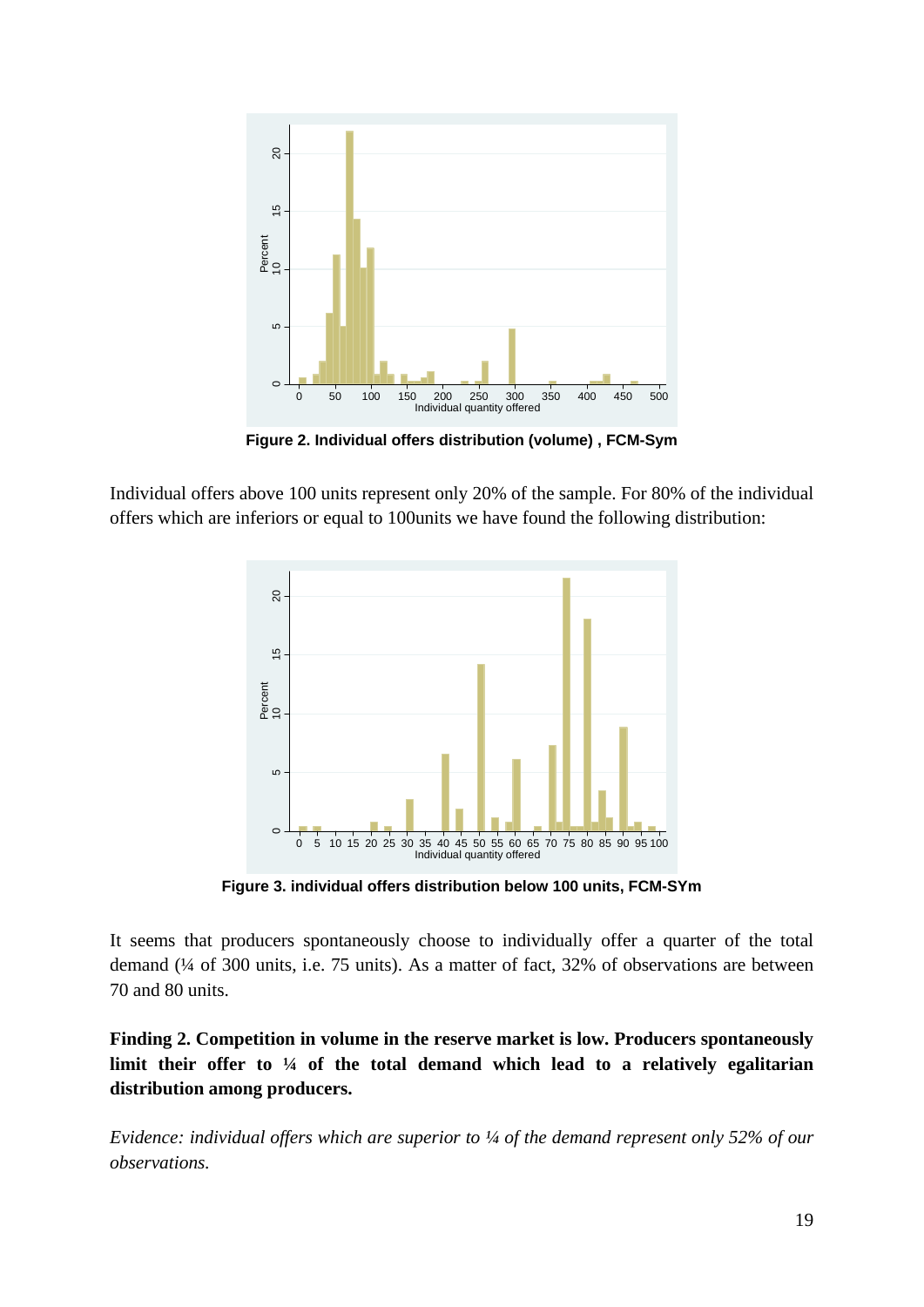This result is rather surprising given that there is no cost for bidding in the reserve market. It may be explained by the fact that producers want to reduce competition in the market while reducing risk at the individual level. This result has to be linked to the price analysis in this market.

b) Market price and individual price strategy in the reserve market

The equilibrium price in the reserve market is 100 ECU (cf. above the equilibrium). Prices observed for all the SCM-Sym session are given in the figure bellow.



**Figure 4. Observed prices in the reserve market in FCM-Sym treatment.** 

Observed prices in the reserve market are clearly above the equilibrium price.

## **Finding 3. The reserve market price is significantly above the expected competitive price. For half of the observations, the market price is equal to the price cap (300).**

*Support : For* 94% of the rounds, the market price is above the competitive price.

This result can be interpreted as tacit collusion among producers which thus confirm the results concerning the spontaneous reduction of quantities offered to the market.

**Finding 4. The high level of reserve market price result from tacit collusion among producers Le prix de marché élevé sur le marché des capacités résulte d'une entente tacite entre les producteurs**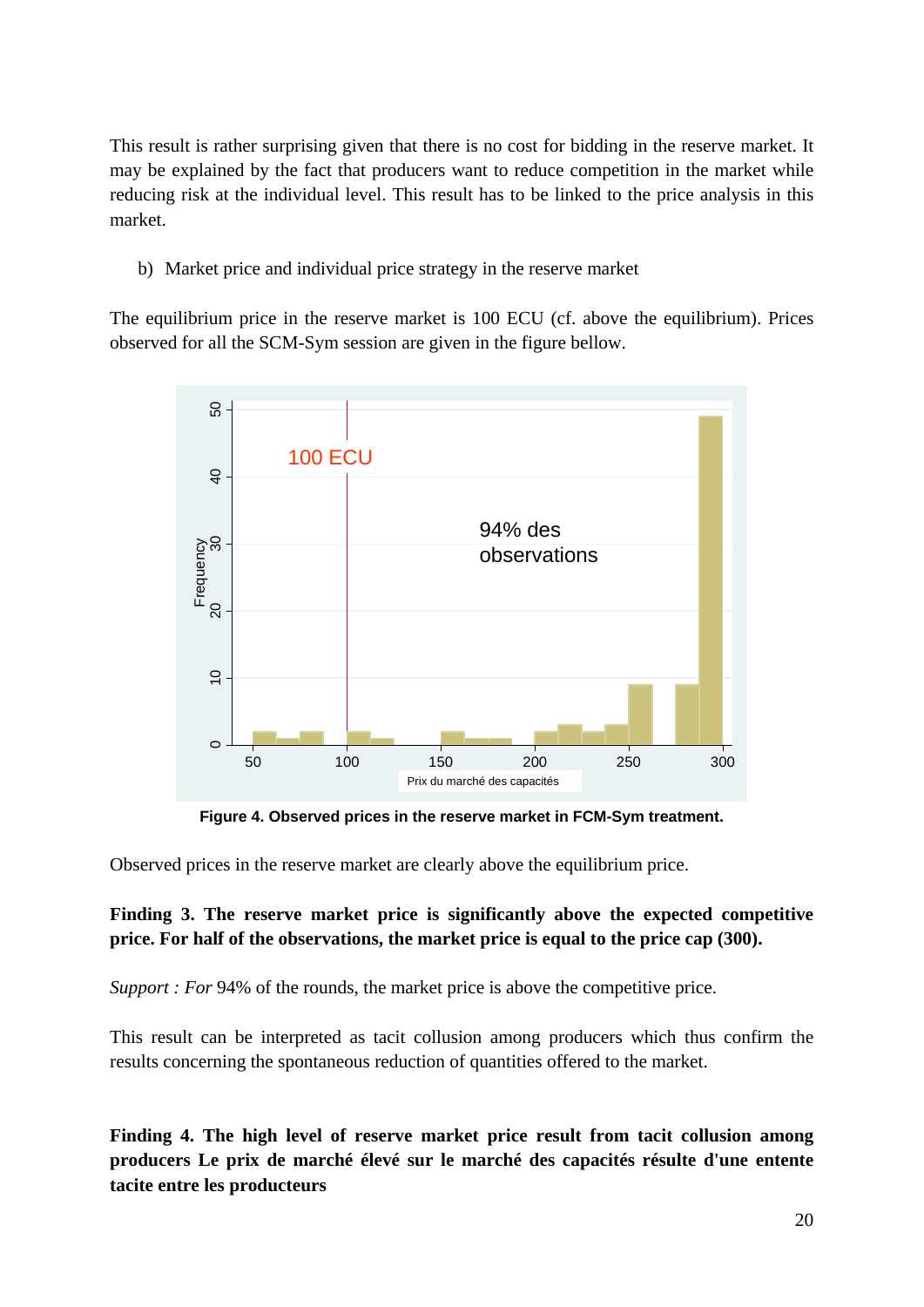*Support : For 61% of the observations, producers propose a price above 290 ECU.* 

## *2. Investment decision*

The optimal investment decision is 160 Units of technology P (cf above). In figure 7, we have show the distribution of investment levels in the various treatment (FCM-Sym, FCM-ASym, AM-Sym, AM-ASym).



**Figure 5. Level of investment in stage 2 by treatment** 

In the All Market situation there is under-investment notably under the Sym treatment (average investment level 85 units). Under the ASym the average investment level equal 131 units.

In the FCM, there is over-investment notably under the ASym treatment.

To be able to compare the aggregate level of investment, we have estimated the following econometric model :

Data are analyzed as independent data considering the reshuffling of producers within each round. The number of rounds already realized is considered as a explanatory variable to be able to take into account the learning effect of participant.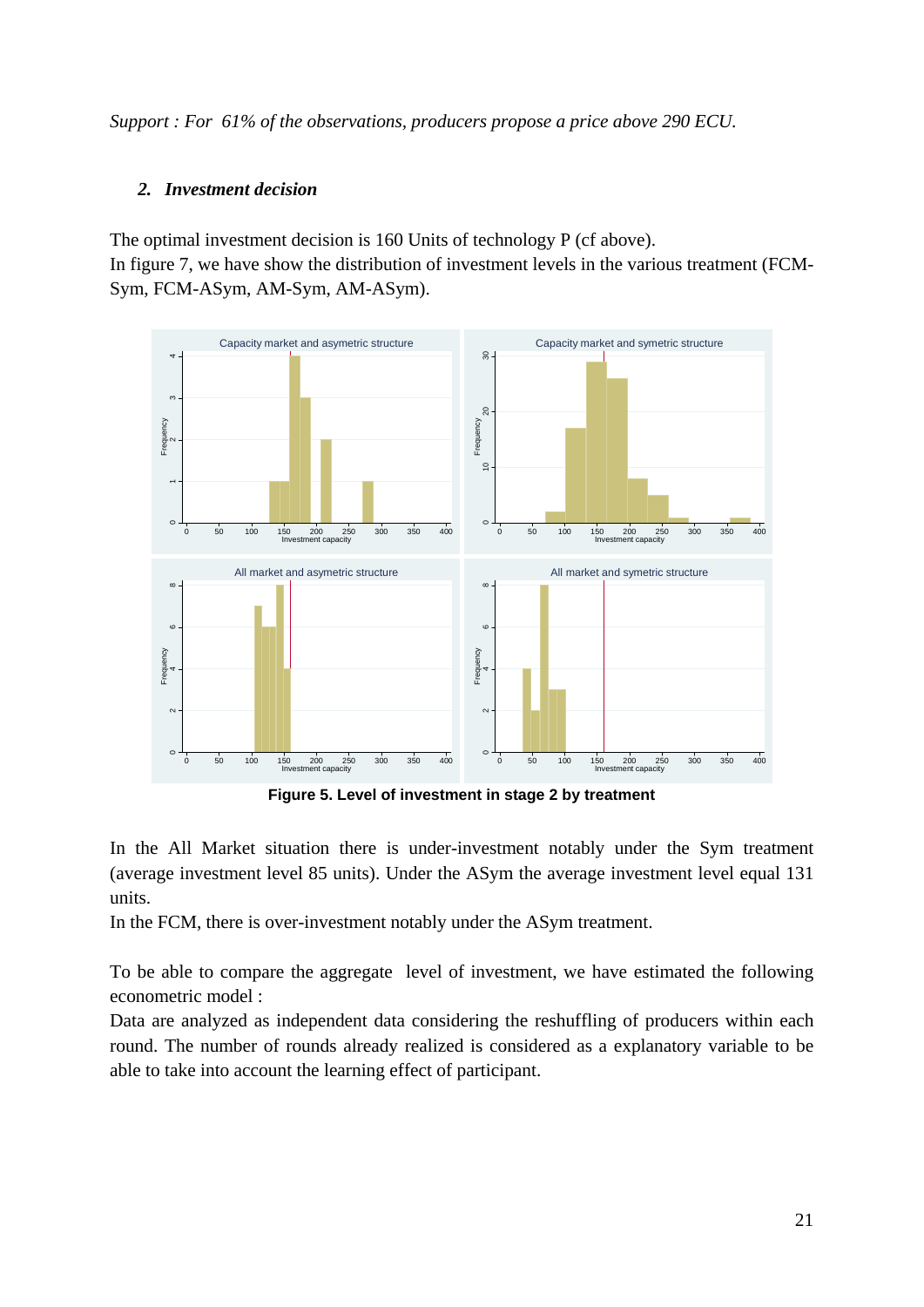$D_{AM-Sym}$  variable dummy, telle que  $D_{AM-Sym} = 1$  pour une période conduite avec le traitement AM - Sym et 0 sinon.  $D_{AM-ASym}$  variable dummy, telle que  $D_{AM-ASym} = 1$  pour une période conduite avec le traitement AM - ASymet 0 sinon  $D_{FCM-ASym}$  variable dummy, telle que  $D_{FCM-ASym}$  = 1 pour une période conduite avec le traitement FCM - ASymet 0 sinon avec *INV*<sup>*Total*</sup> l'investissement observé à la période *t* 2  $INV_t^{Total} = \beta_0 + \beta_1 D_{FCM-ASym} + \beta_2 D_{AM-ASym} + \beta_3 D_{AM-SSym} + \beta_4 f^2 + \varepsilon$ 

#### **Model 1. MEasure of the impact of the treatment and the number of period on the total investment (reference treatment FCM-Sym)**

The results of estimation are reported in the following table

|                                | $INV_t^{Total} = \beta_0 + \beta_1 D_{FCM-ASym} + \beta_2 D_{AM-ASym} + \beta_3 D_{AM-Sym} + \beta_4 f^2 + \varepsilon$ |           |         |        |                     |                       |
|--------------------------------|-------------------------------------------------------------------------------------------------------------------------|-----------|---------|--------|---------------------|-----------------------|
|                                | <b>Coef</b>                                                                                                             | Std. Err. | z       | P >  z | [95% Conf. Inteval] |                       |
| $\beta_{\scriptscriptstyle 0}$ | 166,7294                                                                                                                | 4,539226  | 36,73   | 0,000  | 157,7588            | 175,7                 |
| $\beta_1$                      | 17,8502                                                                                                                 | 11,79858  | 1,51    | 0,132  | $-5,466553$         | 41,16695              |
| $\beta_{2}$                    | $-30,74562$                                                                                                             | 8,491327  | $-3.62$ | 0,000  | $-47,52647$         | $-13,96478$           |
| $\beta_{3}$                    | $-92,86526$                                                                                                             | 9,806788  | $-9,47$ | 0,000  | $-112,2458$         | $-73,48476$           |
| $\beta_{\scriptscriptstyle 4}$ | $-1328345$                                                                                                              | ,121488   | $-1,09$ | 0,276  | $-.3729232$         | ,1072542              |
|                                |                                                                                                                         |           |         |        |                     | Number of $obs = 152$ |

**Table 1. Estimation of the impact of the treatment and the number of round (leaning effect) on the level of investment (reference : FCM-Sym)** 

The estimations show that the investments are not statistically different under the asymmetric treatment (FCM\_Asym). However, we observe a statistically significant underinvestment in the periods of the sessions of the All market treatment (AM-Sym et AM-ASym). Moreover, the non significance of parameter  $\beta_4$  can be interpreted as an absence of learning effect. The level of investment measure by parameter  $\beta_0$  in the treatment of reference whs that the investment is not statistically different from the investment asked by the regulator. In the absence of a capacity market, the underinvestment is larger when generators are symmetric compared to the situation when they are asymmetric.

The main result concerning the total investment is the following:

Adj R-squared  $= 0.4357$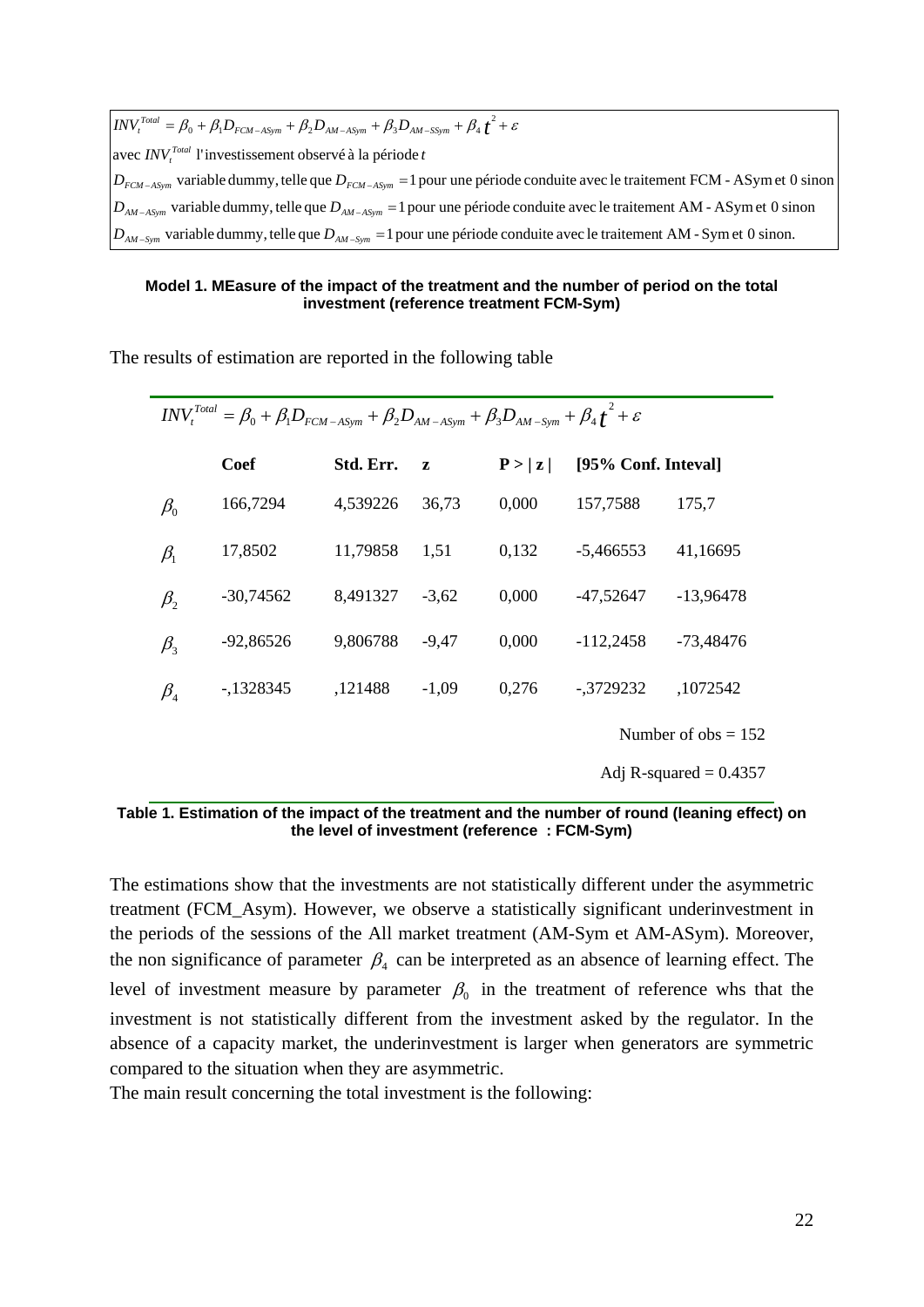**Finding 5. Using the FCM mechanism leads the correct level of investment. On the contrary, in the AM situation, the level of investment is not sufficient to have the adequate level of production for extra-high demand period.** 

 *Evidence : In the AM situation, the level of investment is significantly below the optimal level. There is on average a lack of 30 units in the ASym treatment and 90 units in the Sym treatment.* 

The other important aspect concerning investment decision is the type of technology. Given the experimental design, investment should be exclusively on technology P. In figure 8, we represent the investment according to the technology for the FCM situation both for the Symmetric and the Asymmetric treatments.



**Figure 6. Base load capacity investment for the FCM situation** 

As shown above, producers do invest in base load technology which is under-optimal (they should invest exclusively in technology P). It might be due to the fact that the optimal investment decision is not easy to compute for the participants. It can also be explained by the fact that they do not have a strong pressure to find the optimal investment decision given the level of payment they get in the reserve market. Indeed, the observed prices in the reserve market equal the fixed costs of technology B (300).

The initial objective of the market mechanisms is the give enough incentives to invest in production capacities in order to be able to cover exceptional peak levels of demand. We've just seen that the All market treatment leads to an insufficient level of investment that does not cover the extra peak demand. More systematically, we report in the following table the frequency of failures to cover the extra peak demand level, for each treatment and type of periods.

|         | Low Demand | <b>High Demand</b> | Extra-high Demand |
|---------|------------|--------------------|-------------------|
| CM-AS   | 0%         | $0\%$              | 14%               |
| $CM-SS$ | 1%         | 1%                 | 31%               |
| $AM-AS$ | 0%         | 10%                | 63%               |
| AM-SS   | 0%         | 47%                | 96%               |
|         |            |                    |                   |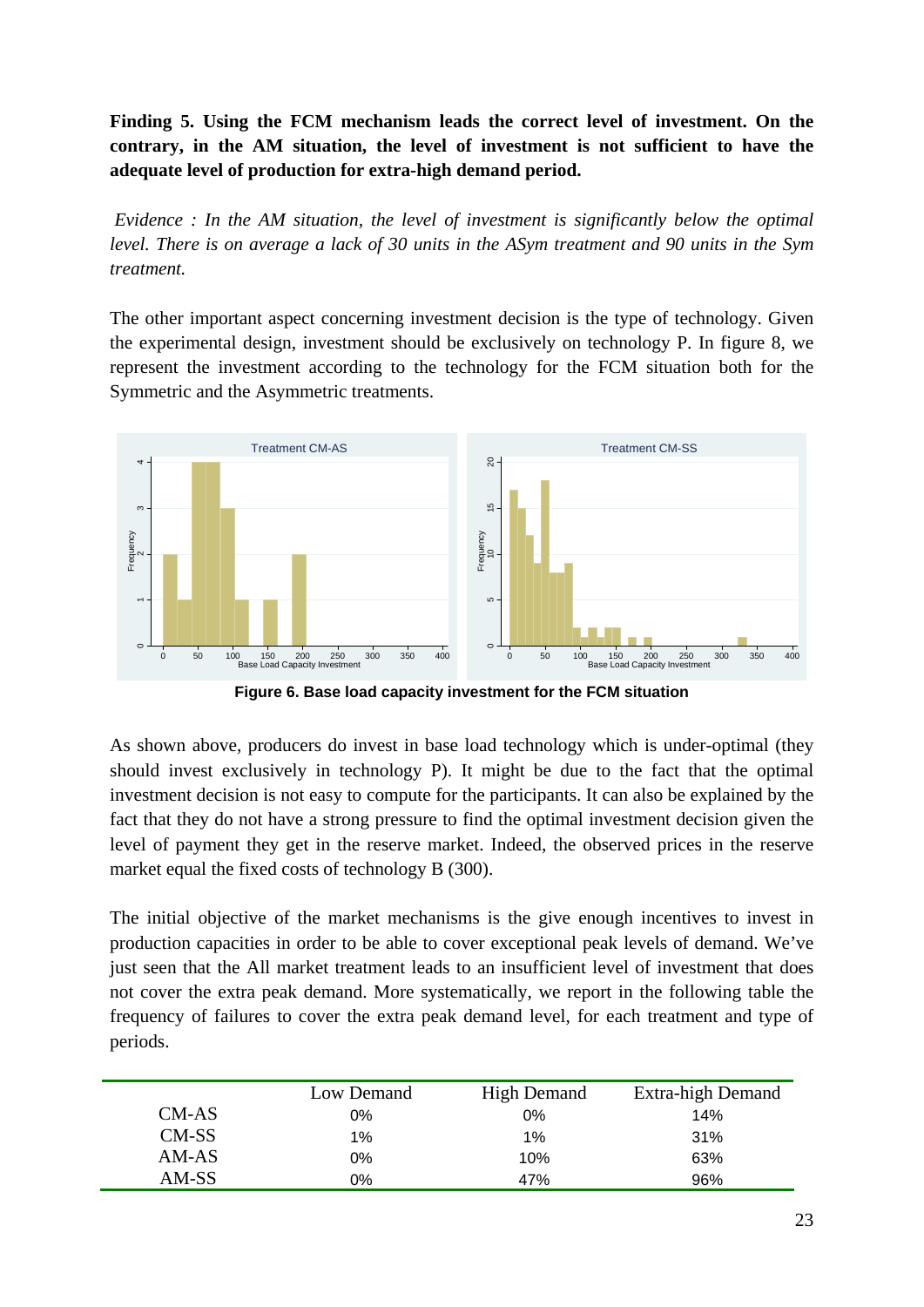The frequency of failures to cover the extra high demand is significantly lower in the absence of a capacity market. It is true for Extra-high demand periods and also for High demand periods. The observed failures under the capacity market treatment correspond to the periods where the commitment in capacities is inferior to the demand. Otherwise, a large majority of generators, they offer capacities that corresponds to their level of commitment in the capacity market. The reduction of the capacities offered in the energy market by generators in the All market treatment highlights their strategy to benefit from the cap price of the experimental design when the supply is insufficient to satisfy the demand.

#### *3. Energy market prices*

To begin with, it is useful to recall the market prices are capped at 250 ECU in the All market treatment. A cap price exist in the Capacity market treatment at 150ECU for produces who are engaged in the capacity market. The main statistical results concerning energy market prices (average, standard deviation and number of observation) are given in the following table.

|       | Low Demand | <b>High Demand</b> | Extra high Demand |
|-------|------------|--------------------|-------------------|
| CM-AS | 24,3       | 86,7               | 122,5             |
|       | (29,1)     | (32)               | (26)              |
|       | 24         | 10                 | 14                |
| CM-SS | 26,9       | 86,2               | 136               |
|       | (23, 3)    | (36, 5)            | (18,5)            |
|       | 178        | 97                 | 81                |
| AM-AS | 37,5       | 194,7              | 249,8             |
|       | (46,7)     | (68,7)             | (0,51)            |
|       | 62         | 30                 | 32                |
| AM-SS | 44,1       | 191,3              | 244,8             |
|       | (14,5)     | (77, 9)            | (27)              |
|       | 44         |                    | 27                |

**Table. Average market price per period and per level of demand (standard deviation and**  *number of observations***).** 

The distribution of energy market prices observed in the energy market for the four treatment in periods of low demand, high demand and extra high demand is presented in the following graphics.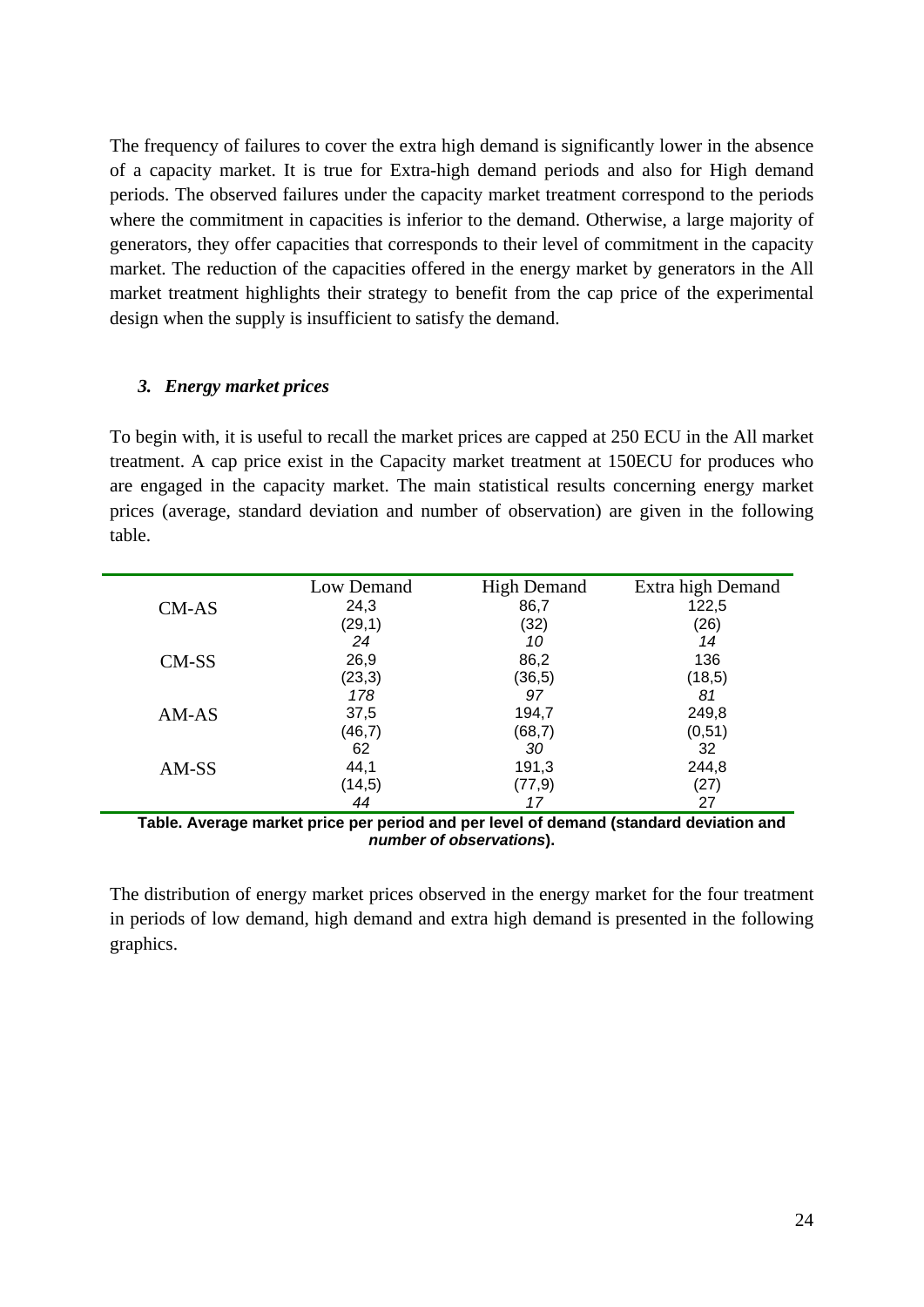

**Figure 7. Energy market prices distribution.**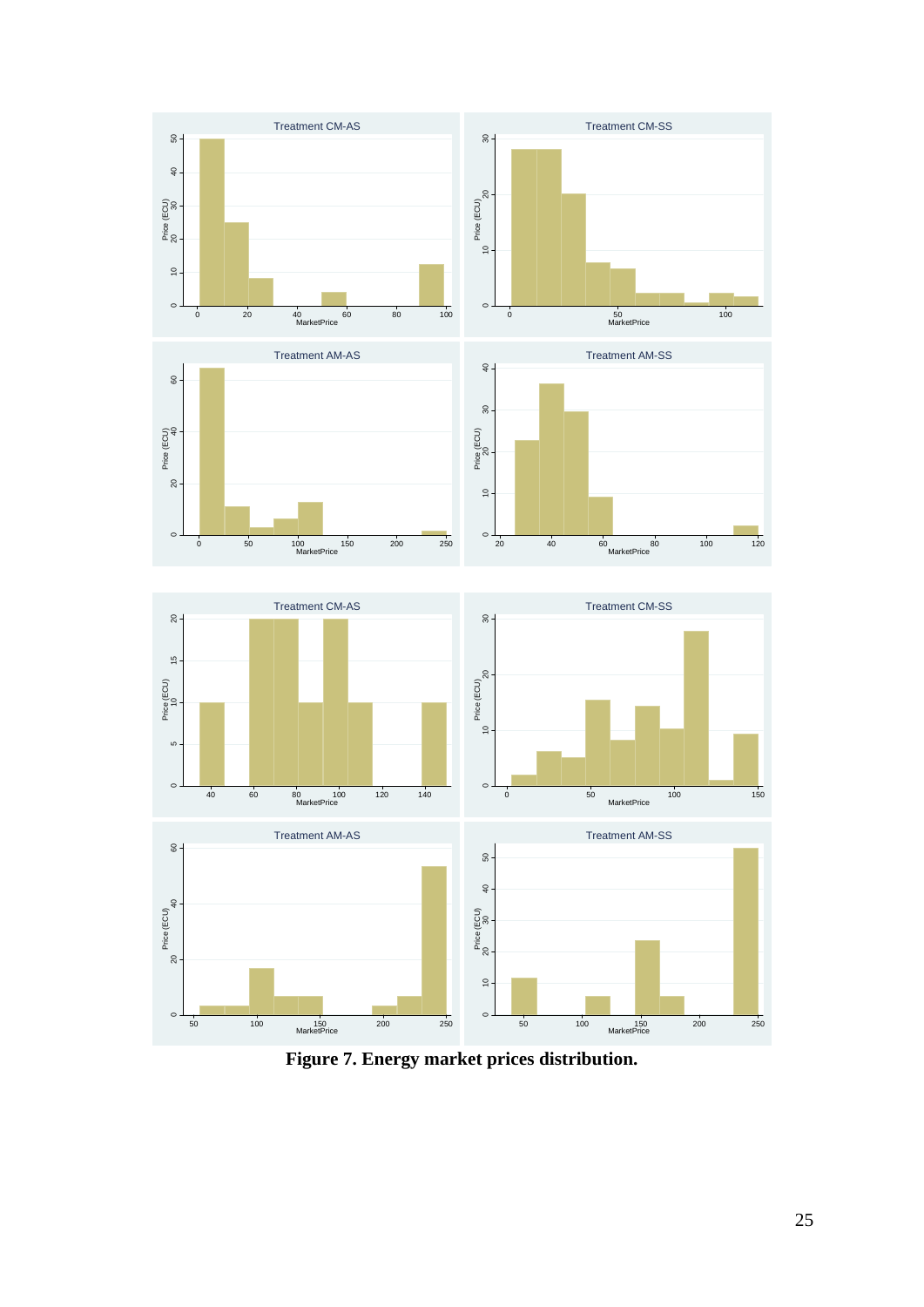

**Figure 8. Energy market prices distribution.** 

The average market prices and their distribution show that capacity markets significantly reduce market prices in extra high demand periods. This result is a direct consequence of the price cap designed in the capacity market, with market price lower than the 150ECU price cap. However in the All market treatment, market prices are close to the 250ECU price cap.

The market prices observed in periods of high demand are rather surprising. In fact, in the All market treatment we observe rather high market prices with an average of 190ECU. This result is a direct consequence of the price cap imposed in the market when the supply is shorter than the demand. The strategy by generator to reduce their offer in order to benefit from the price cap appears to be successful. This strategy if often observed. We may propose a explanation for this behavior. The underinvestment leads to quasi systematic shorten of the supply in high and extra high demand periods. The resulting profit at the price cap gives an incentive to generators to try to duplicate this scenario in high demand periods.

However, market price are rather low in high demand periods in the capacity market treatment. On average, they are inferior to the marginal cost of reference for peak units.This result might be explained by the over investment in baseload capacity that drive energy market prices close to the corresponding marginal cost of this technology.

**Finding 6. The introduction of a capacity market leads to a significant reduction of markets prices in periods of high and extra high demand.**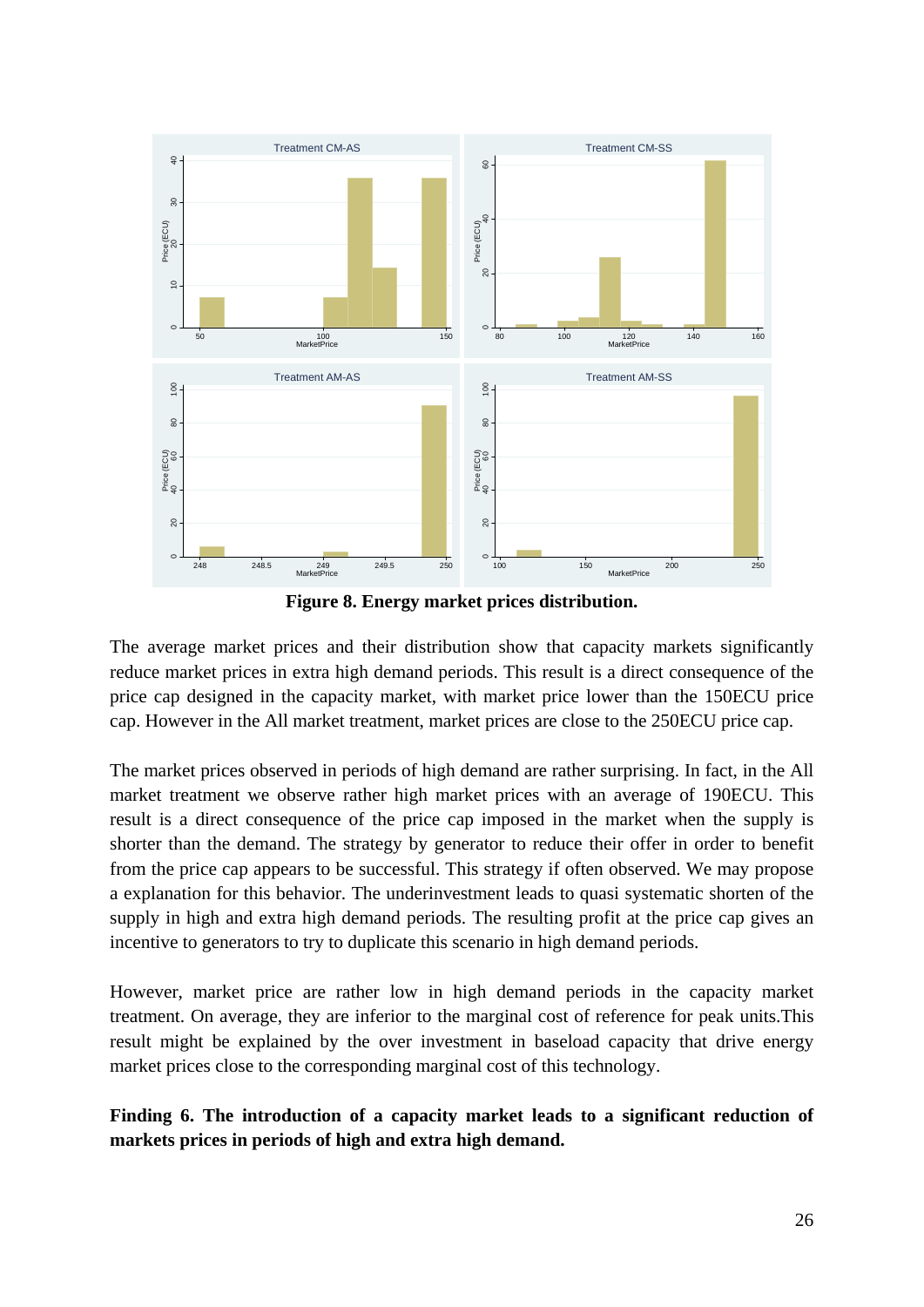*Support : A non-parametric test leads to reject the assumption of the absence of difference between energy market prices with and without capacity market at a 1% level of confidence. The result is true for symmetric and asymmetric market structure treatments.* 

## **3. Conclusions**

Laboratory experiments were used to investigate the behavioral properties of a forward capacity market design in order to conduce to investment in new technology in power markets. The results show that such capacity markets give adequate private incentives to invest in new technologies and induce market competition in the energy market that leads to lower market prices in peak and extra peak demand periods, compared to experimental situation when such market do not exist. This promising result suggest not to base incentives to invest and the sole energy markets. It calls also for a regulation of the functioning of capacity market with an adequate definition of price caps to regulate individual incentives.

## **4. Reference**

Cramton P.; Stoft S. *"*A Capacity Market that Makes Sense"*Electricity Journal*, 18, 43-54, August/September 2005.

Cramton P.; Stoft S. "The Convergence of Market Designs for Adequate Generating Capacity, with Special Attention to the CAISO's Resource Adequacy Problem" White Paper for the Electricity Oversight Board, 17 March 2006.

De Vries L.J "Securing the public interest in electricity generation markets The myths of the invisible hand and the copper plate" 2004.

Joskow P.L. " Competitive electricity markets and investment in new generating capacity", MIT, June 12, 2006

Jullien C, Rassenti SJ, Winn AM. Demand-side withdrawal in wholesale electricity markets: An experimental study. Economie et Prévision 2008; Forthcoming

Pérez-Ariaga I. J. "Long-term reliability of generation in competitive wholesale markets: a critical review of issues and alternative options", ITT Working Paper, ITT-00-098IT

Rassenti SJ, Smith VL, Wilson BJ. Using Experiments to Inform the Privatization/Deregulation Movement in Electricity. The Cato Journal 2002; 21; no. 3; 515- 544

Smith VL. Experimental Economics: Induced Value Theory. American Economic Review 1976; 66; no. 2; 274-279

Staropoli C, Jullien C. Using Laboratory Experiments to Design Efficient Market Institutions: The Case of Wholesale Electricity Markets. Annals of Public and Cooperative Economics 2006; 77; no. 4; 555-57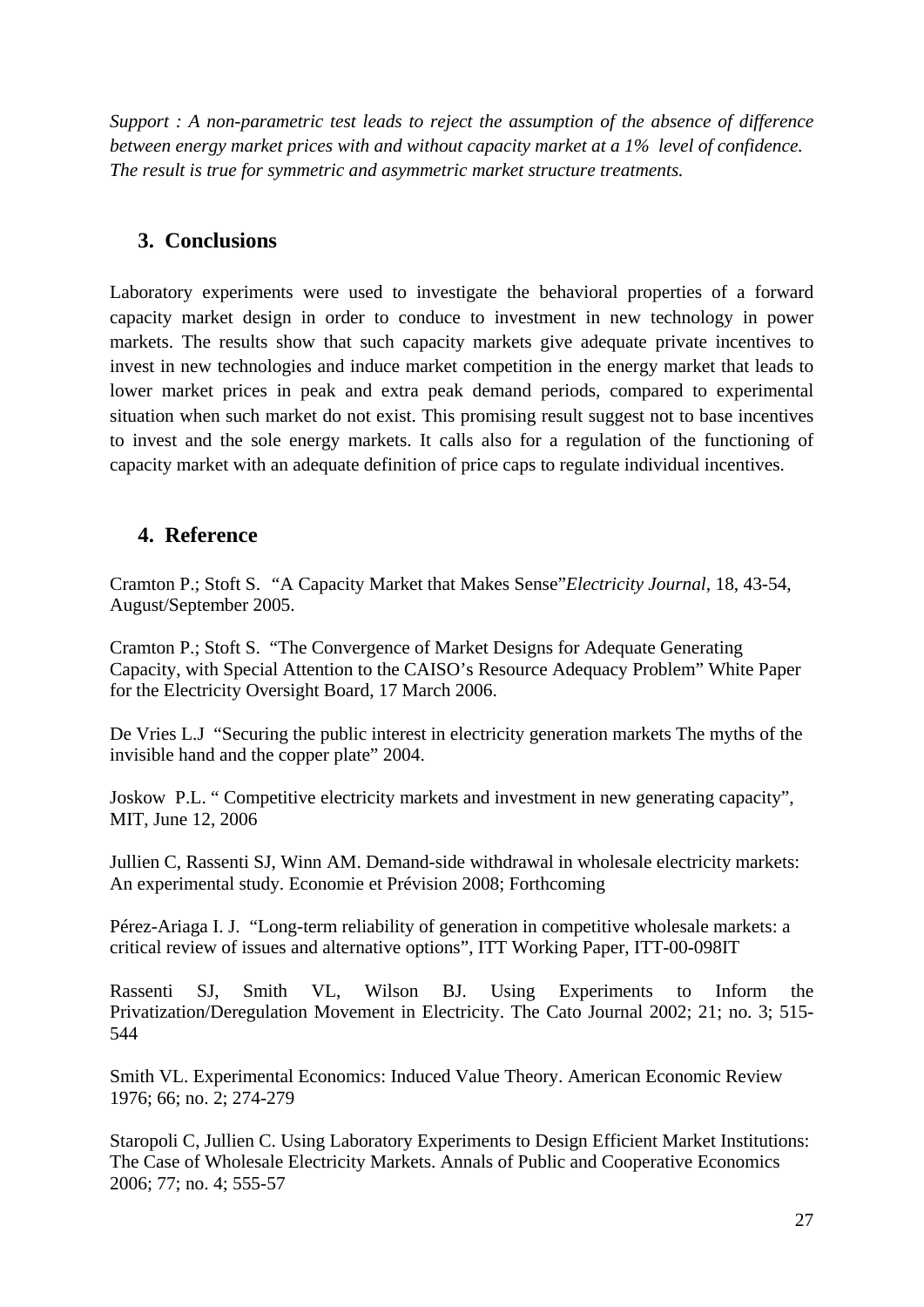Vázquez C. ; Batlle C. ; Rivier M. ; Pérez-Arriaga I.J « Security of supply in the Dutch electricity market : the role of reliability options », Report IIT-03-084IC, 2003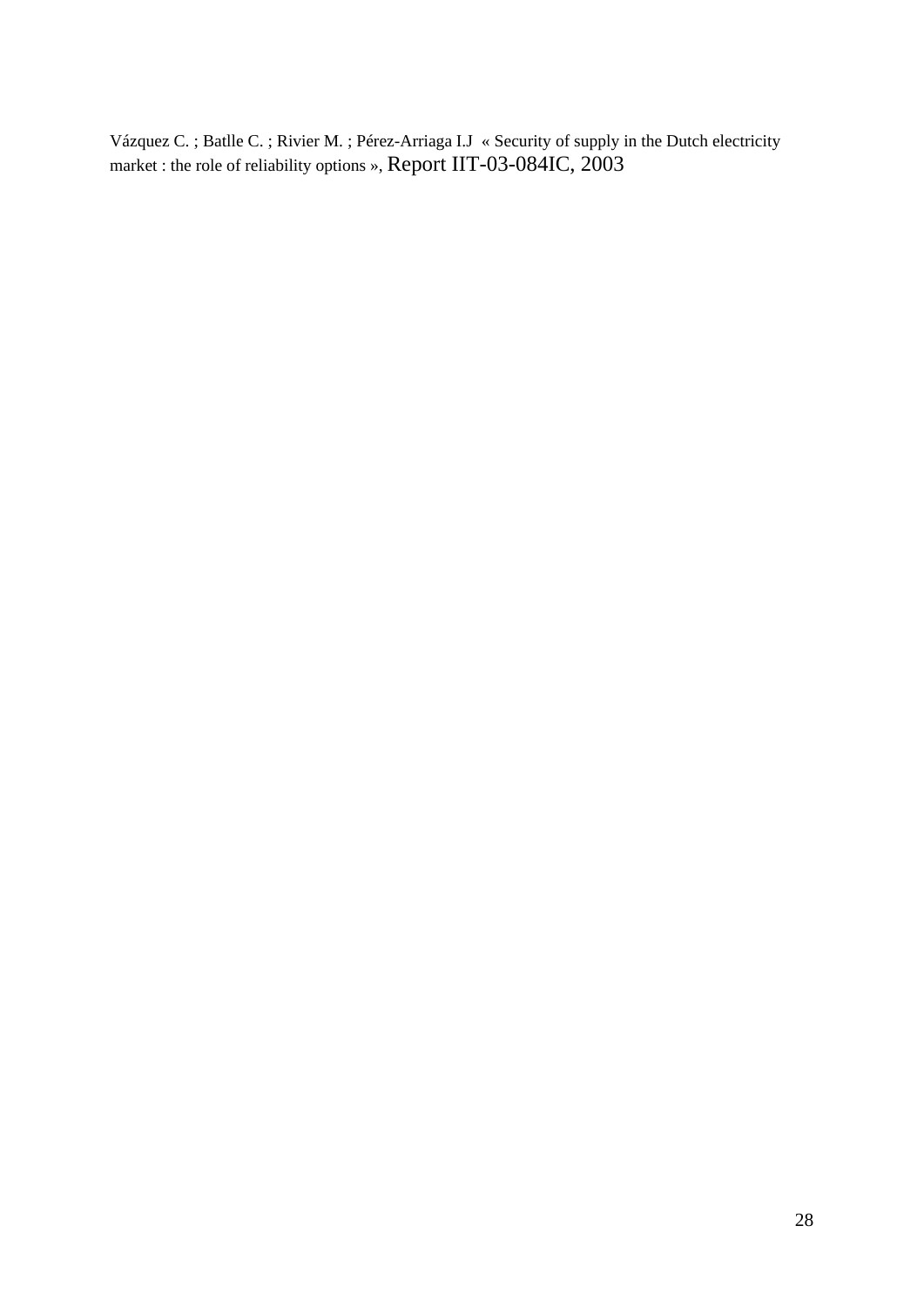|       |              | Peak technology P |                     |                  |          |              | Technology P  |                     |                  |       |              | Technology P  |                     |                  |  |  |
|-------|--------------|-------------------|---------------------|------------------|----------|--------------|---------------|---------------------|------------------|-------|--------------|---------------|---------------------|------------------|--|--|
| Unit. | Fixed        | Cumulated         | Variable            | Total            | Unit.    | Fixed        | Cumulated     | Variable            | Total            | Unit. | Fixed        | Cumulated     | Variable            | Total            |  |  |
|       | unit<br>cost | fixed<br>cost     | cost of<br>the unit | Variable<br>cost |          | unit<br>cost | fixed<br>cost | cost of<br>the unit | Variable<br>cost |       | unit<br>cost | fixed<br>cost | cost of<br>the unit | Variable<br>cost |  |  |
|       |              |                   |                     |                  |          |              |               |                     |                  |       |              |               |                     |                  |  |  |
| 1     | 100          | 100               | 100,3               | 100,3            | 51       | 100          | 5100          | 115,3               | 5498             | 101   | 100          | 10100         | 130,3               | 11645            |  |  |
| 2     | 100          | 200               | 100,6               | 200,9            | 52       | 100          | 5200          | 115,6               | 5613             | 102   | 100          | 10200         | 130,6               | 11776            |  |  |
| 3     | 100          | 300               | 100,9               | 301,8            | 53       | 100          | 5300          | 115,9               | 5729             | 103   | 100          | 10300         | 130,9               | 11907            |  |  |
| 4     | 100          | 400               | 101,2               | 403              | 54       | 100          | 5400          | 116,2               | 5846             | 104   | 100          | 10400         | 131,2               | 12038            |  |  |
| 5     | 100          | 500               | 101,5               | 504,5            | 55       | 100          | 5500          | 116,5               | 5962             | 105   | 100          | 10500         | 131,5               | 12170            |  |  |
| 6     | 100          | 600               | 101,8               | 606,3            | 56       | 100          | 5600          | 116,8               | 6079             | 106   | 100          | 10600         | 131,8               | 12301            |  |  |
| 7     | 100          | 700               | 102,1               | 708,4            | 57       | 100          | 5700          | 117,1               | 6196             | 107   | 100          | 10700         | 132,1               | 12433            |  |  |
| 8     | 100          | 800               | 102,4               | 810,8            | 58       | 100          | 5800          | 117,4               | 6313             | 108   | 100          | 10800         | 132,4               | 12566            |  |  |
| 9     | 100          | 900               | 102,7               | 913,5            | 59       | 100          | 5900          | 117,7               | 6431             | 109   | 100          | 10900         | 132,7               | 12699            |  |  |
| 10    | 100          | 1000              | 103                 | 1017             | 60       | 100          | 6000          | 118                 | 6549             | 110   | 100          | 11000         | 133                 | 12832            |  |  |
| 11    | 100          | 1100              | 103,3               | 1120             | 61       | 100          | 6100          | 118,3               | 6667             | 111   | 100          | 11100         | 133,3               | 12965            |  |  |
| 12    | 100          | 1200              | 103,6               | 1223             | 62       | 100          | 6200          | 118,6               | 6786             | 112   | 100          | 11200         | 133,6               | 13098            |  |  |
| 13    | 100          | 1300              | 103,9               | 1327             | 63       | 100          | 6300          | 118,9               | 6905             | 113   | 100          | 11300         | 133,9               | 13232            |  |  |
| 14    | 100          | 1400              | 104,2               | 1432             | 64       | 100          | 6400          | 119,2               | 7024             | 114   | 100          | 11400         | 134,2               | 13367            |  |  |
| 15    | 100          | 1500              | 104,5               | 1536             | 65       | 100          | 6500          | 119,5               | 7144             | 115   | 100          | 11500         | 134,5               | 13501            |  |  |
| 16    | 100          | 1600              | 104,8               | 1641             | 66       | 100          | 6600          | 119,8               | 7263             | 116   | 100          | 11600         | 134,8               | 13636            |  |  |
| 17    | 100          | 1700              | 105,1               | 1746             | 67       | 100          | 6700          | 120,1               | 7383             | 117   | 100          | 11700         | 135,1               | 13771            |  |  |
|       | 100          | 1800              |                     | 1851             | 68       | 100          |               |                     | 7504             | 118   | 100          | 11800         | 135,4               |                  |  |  |
| 18    |              |                   | 105,4               |                  |          |              | 6800          | 120,4               |                  |       |              |               |                     | 13906            |  |  |
| 19    | 100          | 1900              | 105,7               | 1957             | 69       | 100          | 6900          | 120,7               | 7625             | 119   | 100          | 11900         | 135,7               | 14042            |  |  |
| 20    | 100          | 2000              | 106                 | 2063             | 70<br>71 | 100          | 7000          | 121                 | 7746             | 120   | 100          | 12000         | 136                 | 14178            |  |  |
| 21    | 100          | 2100              | 106,3               | 2169             |          | 100          | 7100          | 121,3               | 7867             | 121   | 100          | 12100         | 136,3               | 14314            |  |  |
| 22    | 100          | 2200              | 106,6               | 2276             | 72       | 100          | 7200          | 121,6               | 7988             | 122   | 100          | 12200         | 136,6               | 14451            |  |  |
| 23    | 100          | 2300              | 106,9               | 2383             | 73       | 100          | 7300          | 121,9               | 8110             | 123   | 100          | 12300         | 136,9               | 14588            |  |  |
| 24    | 100          | 2400              | 107,2               | 2490             | 74       | 100          | 7400          | 122,2               | 8233             | 124   | 100          | 12400         | 137,2               | 14725            |  |  |
| 25    | 100          | 2500              | 107,5               | 2598             | 75       | 100          | 7500          | 122,5               | 8355             | 125   | 100          | 12500         | 137,5               | 14863            |  |  |
| 26    | 100          | 2600              | 107,8               | 2705             | 76       | 100          | 7600          | 122,8               | 8478             | 126   | 100          | 12600         | 137,8               | 15000            |  |  |
| 27    | 100          | 2700              | 108,1               | 2813             | 77       | 100          | 7700          | 123,1               | 8601             | 127   | 100          | 12700         | 138,1               | 15138            |  |  |
| 28    | 100          | 2800              | 108,4               | 2922             | 78       | 100          | 7800          | 123,4               | 8724             | 128   | 100          | 12800         | 138,4               | 15277            |  |  |
| 29    | 100          | 2900              | 108,7               | 3031             | 79       | 100          | 7900          | 123,7               | 8848             | 129   | 100          | 12900         |                     | 138,7 15416      |  |  |
| 30    | 100          | 3000              | 109                 | 3140             | 80       | 100          | 8000          | 124                 | 8972             | 130   | 100          | 13000         | 139                 | 15555            |  |  |
| 31    | 100          | 3100              | 109,3               | 3249             | 81       | 100          | 8100          | 124,3               | 9096             | 131   | 100          | 13100         | 139,3               | 15694            |  |  |
| 32    | 100          | 3200              | 109,6               | 3358             | 82       | 100          | 8200          | 124,6               | 9221             | 132   | 100          | 13200         | 139,6               | 15833            |  |  |
| 33    | 100          | 3300              | 109,9               | 3468             | 83       | 100          | 8300          | 124,9               | 9346             | 133   | 100          | 13300         | 139,9               | 15973            |  |  |
| 34    | 100          | 3400              | 110,2               | 3579             | 84       | 100          | 8400          | 125,2               | 9471             | 134   | 100          | 13400         | 140,2               | 16114            |  |  |
| 35    | 100          | 3500              | 110,5               | 3689             | 85       | 100          | 8500          | 125,5               | 9597             | 135   | 100          | 13500         | 140,5               | 16254            |  |  |
| 36    | 100          | 3600              | 110,8               | 3800             | 86       | 100          | 8600          | 125,8               | 9722             | 136   | 100          | 13600         | 140,8               | 16395            |  |  |
| 37    | 100          | 3700              | 111,1               | 3911             | 87       | 100          | 8700          | 126,1               | 9848             | 137   | 100          | 13700         | 141,1               | 16536            |  |  |
| 38    | 100          | 3800              | 111,4               | 4022             | 88       | 100          | 8800          | 126,4               | 9975             | 138   | 100          | 13800         | 141,4               | 16677            |  |  |
| 39    | 100          | 3900              | 111,7               | 4134             | 89       | 100          | 8900          | 126,7               | 10102            | 139   | 100          | 13900         | 141,7               | 16819            |  |  |
| 40    | 100          | 4000              | 112                 | 4246             | 90       | 100          | 9000          | 127                 | 10229            | 140   | 100          | 14000         |                     | 142 16961        |  |  |
| 41    | 100          | 4100              | 112,3               | 4358             | 91       | 100          | 9100          | 127,3               | 10356            | 141   | 100          | 14100         | 142,3               | 17103            |  |  |
| 42    | 100          | 4200              | 112,6               | 4471             | 92       | 100          | 9200          |                     | 127,6 10483      | 142   | 100          | 14200         |                     | 142,6 17246      |  |  |
| 43    | 100          | 4300              | 112,9               | 4584             | 93       | 100          | 9300          |                     | 127,9 10611      | 143   | 100          | 14300         |                     | 142,9 17389      |  |  |

# *Annex 1: Cost function for technology P*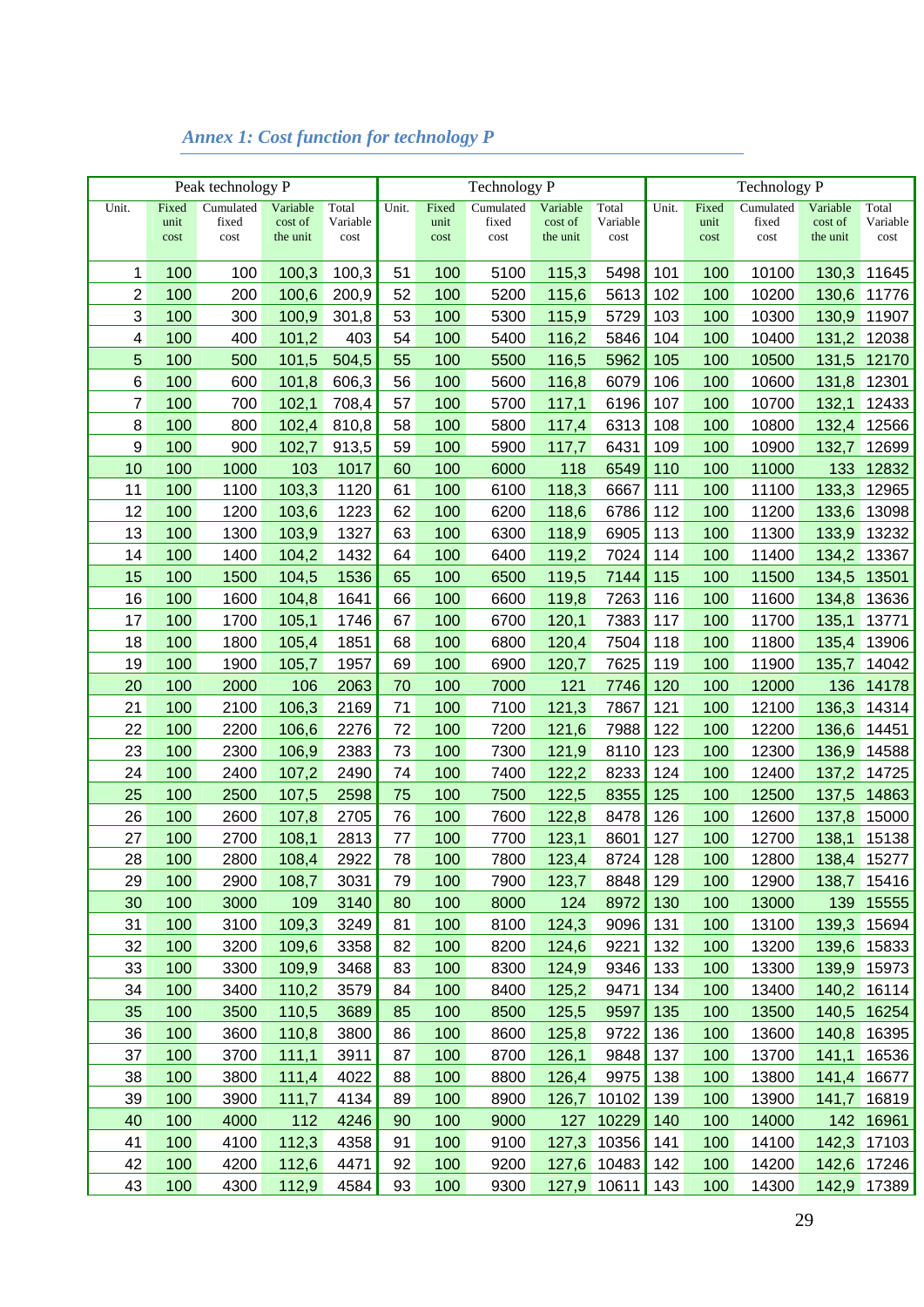| 44 | 100 | 4400 | 113.2 | 4697 | 94  | 100 | 9400  | 128,2 | 10740       | 144 | 100 | 14400 |       | 143,2 17532 |
|----|-----|------|-------|------|-----|-----|-------|-------|-------------|-----|-----|-------|-------|-------------|
| 45 | 100 | 4500 | 113,5 | 4811 | 95  | 100 | 9500  | 128.5 | 10868       | 145 | 100 | 14500 |       | 143,5 17676 |
| 46 | 100 | 4600 | 113.8 | 4924 | 96  | 100 | 9600  | 128.8 | 10997       | 146 | 100 | 14600 | 143,8 | 17819       |
| 47 | 100 | 4700 | 114.1 | 5038 | 97  | 100 | 9700  | 129.1 | 11126       | 147 | 100 | 14700 | 144,1 | 17963       |
| 48 | 100 | 4800 | 114.4 | 5153 | 98  | 100 | 9800  | 129.4 | 11255       | 148 | 100 | 14800 | 144,4 | 18108       |
| 49 | 100 | 4900 | 114.7 | 5268 | 99  | 100 | 9900  | 129.7 | 11385       | 149 | 100 | 14900 | 144.7 | 18253       |
| 50 | 100 | 5000 | 115   | 5383 | 100 | 100 | 10000 | 130   | $11515$ 150 |     | 100 | 15000 | 145   | 18398       |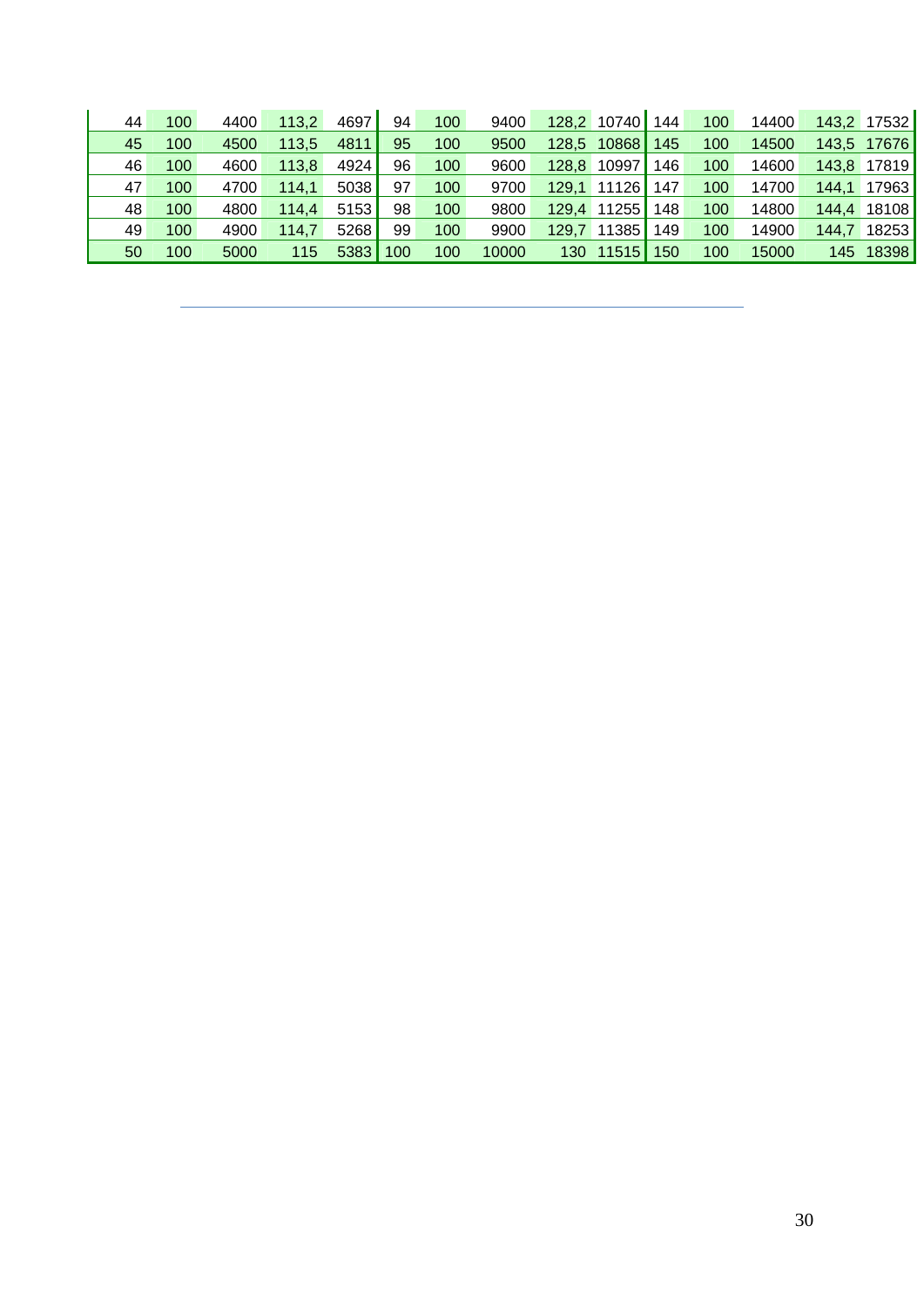|                |       | Technology B |                     |                |       |       | Technology B |                     |             | Technology P |       |           |                     |          |
|----------------|-------|--------------|---------------------|----------------|-------|-------|--------------|---------------------|-------------|--------------|-------|-----------|---------------------|----------|
| Unit.          | Fixed | Cumulated    | Variable            | Total          | Unit. | Fixed | Cumulated    | Variable            | Total       | Unit.        | Fixed | Cumulated | Variable            | Total    |
|                | unit  | fixed        | cost of<br>the unit | Variable       |       | unit  | fixed        | cost of<br>the unit | Variable    |              | unit  | fixed     | cost of<br>the unit | Variable |
|                | cost  | cost         |                     | cost           |       | cost  | cost         |                     | cost        |              | cost  | cost      |                     | cost     |
| 1              | 300   | 300          | 0,2                 | 0,2            | 51    | 300   | 15300        | 10,2                | 265,2       | 101          | 300   | 30300     | 20,2                | 1030     |
| $\overline{c}$ | 300   | 600          | 0,4                 | 0,6            | 52    | 300   | 15600        | 10,4                | 275,6       | 102          | 300   | 30600     | 20,4                | 1051     |
| 3              | 300   | 900          | 0,6                 | 1,2            | 53    | 300   | 15900        | 10,6                | 286,2       | 103          | 300   | 30900     | 20,6                | 1071     |
| 4              | 300   | 1200         | 0,8                 | $\overline{c}$ | 54    | 300   | 16200        | 10,8                | 297         | 104          | 300   | 31200     | 20,8                | 1092     |
| 5              | 300   | 1500         | $\mathbf{1}$        | 3              | 55    | 300   | 16500        | 11                  | 308         | 105          | 300   | 31500     | 21                  | 1113     |
| 6              | 300   | 1800         | 1,2                 | 4,2            | 56    | 300   | 16800        | 11,2                | 319,2       | 106          | 300   | 31800     | 21,2                | 1134     |
| $\overline{7}$ | 300   | 2100         | 1,4                 | 5,6            | 57    | 300   | 17100        | 11,4                | 330,6       | 107          | 300   | 32100     | 21,4                | 1156     |
| 8              | 300   | 2400         | 1,6                 | 7,2            | 58    | 300   | 17400        | 11,6                | 342,2       | 108          | 300   | 32400     | 21,6                | 1177     |
| 9              | 300   | 2700         | 1,8                 | 9              | 59    | 300   | 17700        | 11,8                | 354         | 109          | 300   | 32700     | 21,8                | 1199     |
| 10             | 300   | 3000         | $\overline{c}$      | 11             | 60    | 300   | 18000        | 12                  | 366         | 110          | 300   | 33000     | 22                  | 1221     |
| 11             | 300   | 3300         | 2,2                 | 13,2           | 61    | 300   | 18300        | 12,2                | 378,2       | 111          | 300   | 33300     | 22,2                | 1243     |
| 12             | 300   | 3600         | 2,4                 | 15,6           | 62    | 300   | 18600        | 12,4                | 390,6       | 112          | 300   | 33600     | 22,4                | 1266     |
| 13             | 300   | 3900         | 2,6                 | 18,2           | 63    | 300   | 18900        | 12,6                | 403,2       | 113          | 300   | 33900     | 22,6                | 1288     |
| 14             | 300   | 4200         | 2,8                 | 21             | 64    | 300   | 19200        | 12,8                | 416         | 114          | 300   | 34200     | 22,8                | 1311     |
| 15             | 300   | 4500         | 3                   | 24             | 65    | 300   | 19500        | 13                  | 429         | 115          | 300   | 34500     | 23                  | 1334     |
| 16             | 300   | 4800         | 3,2                 | 27,2           | 66    | 300   | 19800        | 13,2                | 442,2       | 116          | 300   | 34800     | 23,2                | 1357     |
| 17             | 300   | 5100         | 3,4                 | 30,6           | 67    | 300   | 20100        | 13,4                | 455,6       | 117          | 300   | 35100     | 23,4                | 1381     |
| 18             | 300   | 5400         | 3,6                 | 34,2           | 68    | 300   | 20400        | 13,6                | 469,2       | 118          | 300   | 35400     | 23,6                | 1404     |
| 19             | 300   | 5700         | 3,8                 | 38             | 69    | 300   | 20700        | 13,8                | 483         | 119          | 300   | 35700     | 23,8                | 1428     |
| 20             | 300   | 6000         | 4                   | 42             | 70    | 300   | 21000        | 14                  | 497         | 120          | 300   | 36000     | 24                  | 1452     |
| 21             | 300   | 6300         | 4,2                 | 46,2           | 71    | 300   | 21300        | 14,2                | 511,2       | 121          | 300   | 36300     | 24,2                | 1476     |
| 22             | 300   | 6600         | 4,4                 | 50,6           | 72    | 300   | 21600        | 14,4                | 525,6       | 122          | 300   | 36600     | 24,4                | 1501     |
| 23             | 300   | 6900         | 4,6                 | 55,2           | 73    | 300   | 21900        | 14,6                | 540,2       | 123          | 300   | 36900     | 24,6                | 1525     |
| 24             | 300   | 7200         | 4,8                 | 60             | 74    | 300   | 22200        | 14,8                | 555         | 124          | 300   | 37200     | 24,8                | 1550     |
| 25             | 300   | 7500         | 5                   | 65             | 75    | 300   | 22500        | 15                  | 570         | 125          | 300   | 37500     | 25                  | 1575     |
| 26             | 300   | 7800         | 5,2                 | 70,2           | 76    | 300   | 22800        | 15,2                | 585,2       | 126          | 300   | 37800     | 25,2                | 1600     |
| 27             | 300   | 8100         | 5,4                 | 75,6           | 77    | 300   | 23100        | 15,4                | 600,6       | 127          | 300   | 38100     | 25,4                | 1626     |
| 28             | 300   | 8400         | 5,6                 | 81,2           | 78    | 300   | 23400        | 15,6                | 616,2       | 128          | 300   | 38400     | 25,6                | 1651     |
| 29             | 300   | 8700         | 5,8                 | 87             | 79    | 300   | 23700        | 15,8                | 632         | 129          | 300   | 38700     | 25,8                | 1677     |
| 30             | 300   | 9000         | $\,6$               | 93             | 80    | 300   | 24000        | 16                  | 648         | 130          | 300   | 39000     | 26                  | 1703     |
| 31             | 300   | 9300         | 6,2                 | 99,2           | 81    | 300   | 24300        | 16,2                | 664,2       | 131          | 300   | 39300     | 26,2                | 1729     |
| 32             | 300   | 9600         | 6,4                 | 105,6          | 82    | 300   | 24600        | 16,4                | 680,6       | 132          | 300   | 39600     | 26,4                | 1756     |
| 33             | 300   | 9900         | 6,6                 | 112,2          | 83    | 300   | 24900        | 16,6                | 697,2       | 133          | 300   | 39900     | 26,6                | 1782     |
| 34             | 300   | 10200        | 6,8                 | 119            | 84    | 300   | 25200        | 16,8                | 714         | 134          | 300   | 40200     | 26,8                | 1809     |
| 35             | 300   | 10500        | $\overline{7}$      | 126            | 85    | 300   | 25500        | 17                  | 731         | 135          | 300   | 40500     | 27                  | 1836     |
| 36             | 300   | 10800        | 7,2                 | 133,2          | 86    | 300   | 25800        | 17,2                | 748,2       | 136          | 300   | 40800     | 27,2                | 1863     |
| 37             | 300   | 11100        | 7,4                 | 140,6          | 87    | 300   | 26100        | 17,4                | 765,6       | 137          | 300   | 41100     | 27,4                | 1891     |
| 38             | 300   | 11400        | 7,6                 | 148,2          | 88    | 300   | 26400        | 17,6                | 783,2       | 138          | 300   | 41400     | 27,6                | 1918     |
| 39             | 300   | 11700        | 7,8                 | 156            | 89    | 300   | 26700        | 17,8                | 801         | 139          | 300   | 41700     | 27,8                | 1946     |
| 40             | 300   | 12000        | $\boldsymbol{8}$    | 164            | 90    | 300   | 27000        | 18                  | 819         | 140          | 300   | 42000     | 28                  | 1974     |
| 41             | 300   | 12300        | 8,2                 | 172,2          | 91    | 300   | 27300        | 18,2                | 837,2       | 141          | 300   | 42300     | 28,2                | 2002     |
| 42             | 300   | 12600        | 8,4                 | 180,6          | 92    | 300   | 27600        | 18,4                | $855,6$ 142 |              | 300   | 42600     | 28,4                | 2031     |

# *Annex 1: cost function for technology B*